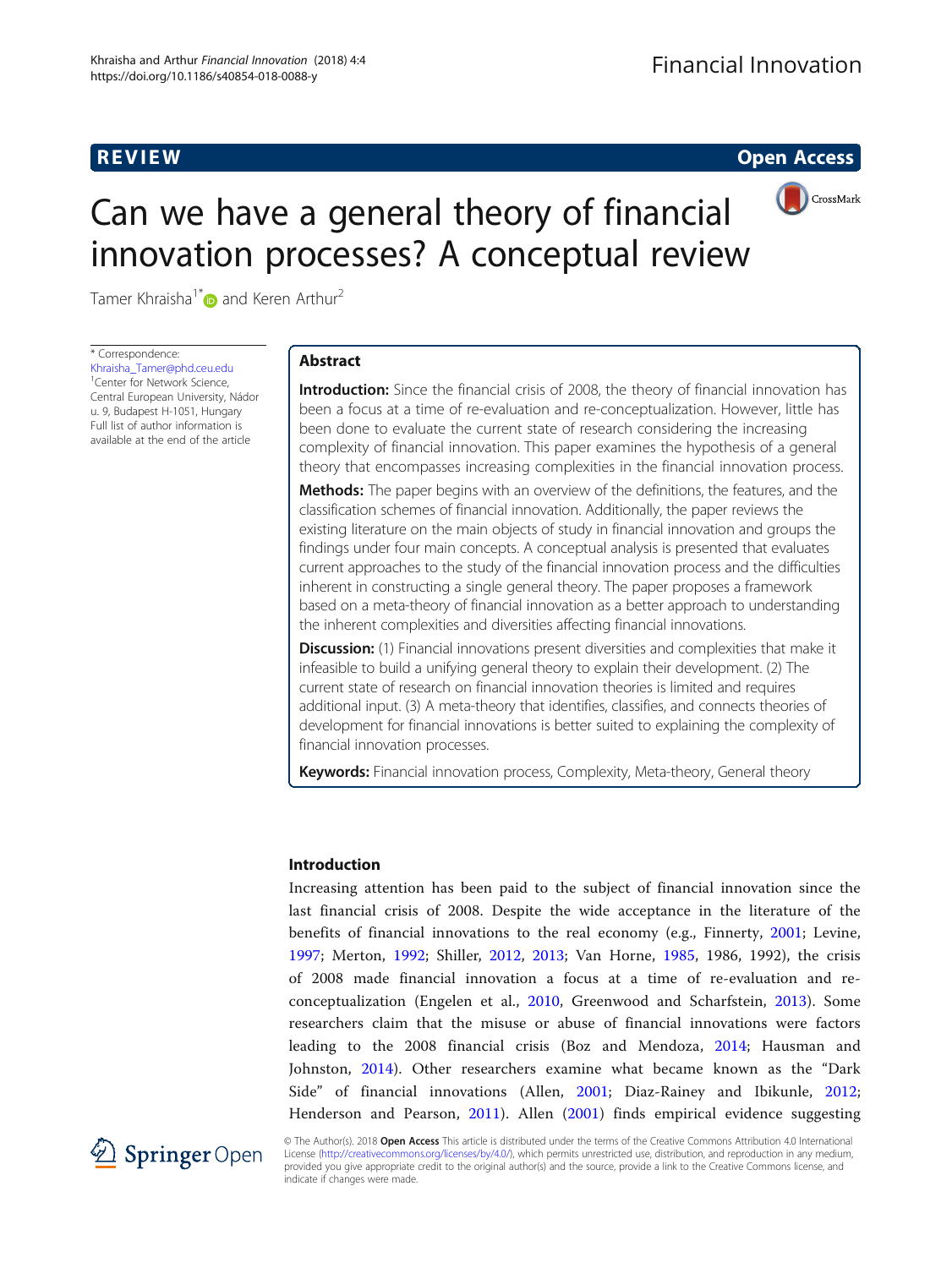that financial innovation increases the complexity of transactions that provide opportunities to explore questions of interest of consumers of financial services.

For these reasons and others, a wave of pessimism has arisen concerning the longterm effect of the increasing complexity of financial innovations. Additional regulation (Acharya et al. [2010](#page-22-0)) calls for responsible financial innovation, and good governance has also been notably on the rise (Armstrong and Muniesa, [2012;](#page-23-0) Asante et al. [2014](#page-23-0)). On the other hand, the market competition for financial innovation is undergoing several changes due to the financial innovations of Fintech startups that, in many cases, promise to deliver better and safer services than traditional financial institutions.

These factors and others create new challenges for the management and regulation of financial innovations. Therefore, a more detailed understanding of the complexity of the financial innovation process becomes a crucial element in the new market context. Shiller [\(2009\)](#page-25-0) argues that bad complexity should be distinguished from good complexity. Nevertheless, as several authors note (Anderloni and Bongini, [2009](#page-23-0); Frame and White, [2004](#page-24-0)), studies on financial innovation are few and do not provide a consistent framework for understanding the financial innovation process.

Mention and Torkkeli ([2012\)](#page-25-0) recently suggested the need for a more holistic approach to the study of financial innovation. By addressing the questions of what, why, and how, the authors open what they call the financial innovation black box that highlights the unique characteristics of financial innovation and shed light on how innovation occurs in financial services. This present paper goes a step further by noting that there is a need for a more detailed theory on financial innovation; one that addresses the increasing complexity of the financial innovation process derived from factors such as the development of technology, institutions, the startup revolution, and historical and economic variables. The importance of such a detailed theory of financial innovations is also justified by the recent evolution of innovation management towards a "contextual approach," where innovating companies adapt their innovation practices to their context (Ortt and van der Duin, [2008](#page-25-0)) rendering innovation a complex adaptive process.

The hypothesis that this paper is conceptually discussing is whether it is possible to construct a unifying theory that explains the process of financial innovation in general and, if not, the alternative to a general theory. By general, we mean a theory that can encompass the observed complexities and diversities in the financial innovation process. To answer this question, we follow the research method proposed by Poole and Van de Ven [\(1989,](#page-25-0) [1995\)](#page-25-0). Poole and Van de Ven examine the variety of theories proposed to understand organizational change and innovation. The authors investigate how to make sense of the multiplicity of these theories The authors further suggest that instead of trying to stipulate one general theory as the best choice to explain innovation, it would be more informative and useful to consider a set of theories and models that can be combined and adapted to understand innovation and change. We believe that this research method is suitable for understanding financial innovations for two main reasons: first, financial innovation is a multifaceted process involving different actors and perspectives and incorporating different and dynamic generative mechanisms. Second, several theories have been proposed to explain financial innovation. However, confusion still exists as to when they apply, what their limitations are, and how they relate to each other.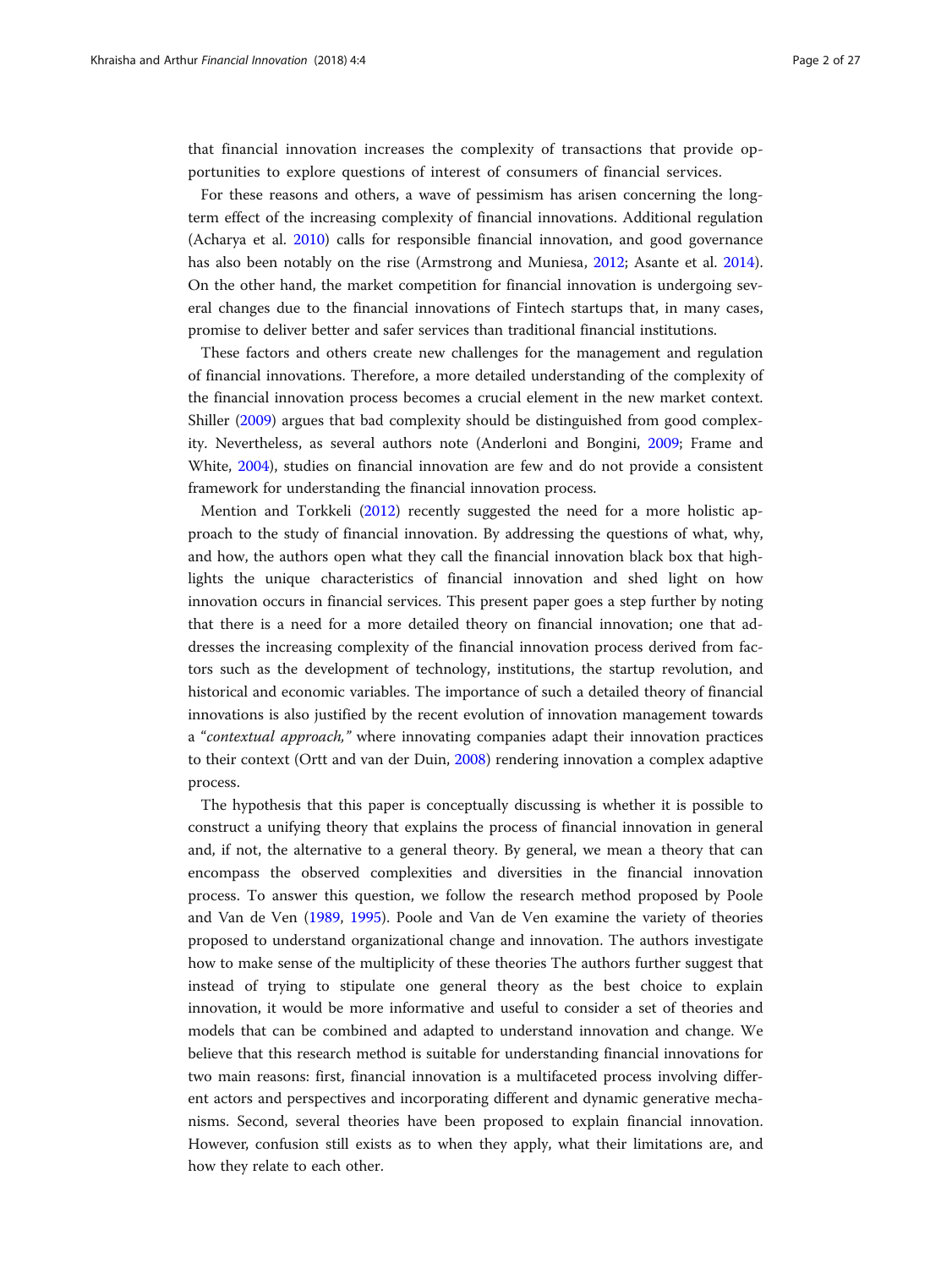This paper begins with a discussion of the meaning of financial innovation. We provide an overview of the existing classification schemes. We then turn to exploring the differences between financial and other types of innovations, and we describe features that are unique to financial innovations. In the next section, we identify and examine the existing objects of study in the financial innovation literature; we group the identified objects of study under four main concepts and illustrate the degree of development of each. We argue that the existing approach, which relies on isolated objects of study of financial innovation, is likely to lack several of the theoretical connections and complexities that are essential to understanding and managing financial innovations; thus, making it difficult for a single general theory of financial innovations to emerge. In the last section, we introduce the concept of meta-theory of financial innovation, by identifying and explaining four theories of development. We provide several examples of how this approach results in more detailed and complex theories that better explain the phenomenon of financial innovation and close with a conclusion and some recommendations for future research.

# Definition, classification, and features of financial innovations What is financial innovation?

Understanding the process of financial innovation requires defining the concept of financial innovation. In layman's terms, financial innovation can be defined as innovation in the financial services industry. This, in turn, suggests the need to understand innovation in general and how it plays out in finance as crucial elements defining, more technically, the term "financial innovation." As far back as the 1930s, the economist Joseph Schumpeter defined innovation as the introduction of new or qualitative change in existing products, processes, markets, sources of supply of inputs, and organizations (Arthur, [2009](#page-23-0)). This definition suggests that innovation encompasses a "creation activity" focused to a large extent on the element of "newness" (Damanpour, [1991](#page-23-0); Nohria and Gulati, [1996](#page-25-0); Boer and During, [2001](#page-23-0)). Despite this, Baumol [\(2002](#page-23-0)) goes a step further and highlights that innovation, which can be incremental or disruptive in nature, transcends creation to include adoption; thus, promoting the argument that innovation is often a complex, multi-actor process. Bessant ([2013](#page-23-0)) describes this as "knowledge spaghetti" where commercialization and diffusion of the innovation in practice is necessary for valorization (Tidd et al., [1997\)](#page-26-0). These general notions of innovation have influenced the classification of financial innovation as most researchers (Llewellyn, [1992](#page-24-0); Sibler [1975;](#page-25-0) White, 1997; Tufano, [2003](#page-26-0); Mishra, [2008](#page-25-0); Gubler, 2011; Lerner and Tufano, [2011](#page-24-0)) accept the definition of financial innovation as the creation and the popularization of new financial products, processes, markets, and institutions.

Although this definition suggests that financial innovation includes a broad spectrum of things. The use of the word popularization connotes a focus on specific types of financial innovations, which creates confusion. This is because popularization implies a need for the innovation that has been created to be widely understood and accepted by society. While this may apply to financial innovations such as those in the products category – their value is based on their individual properties and their acceptance by a group of people as a representation of value (Nightingale and Spears, [2010](#page-25-0)) – process innovation and regulatory innovations in financial services, or innovations in financial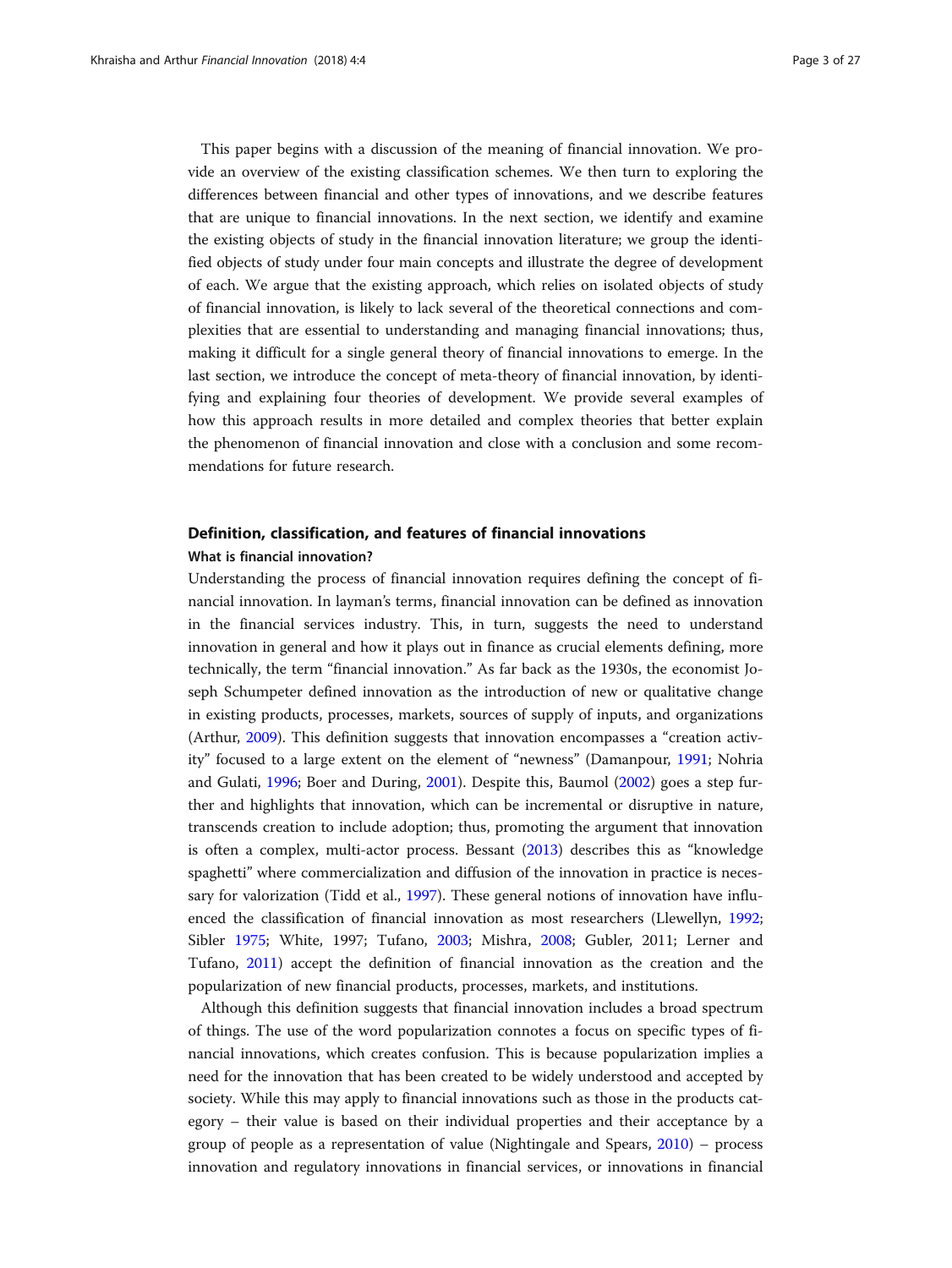theory, may not need user approval to be considered financial innovations. To this end, we believe that a minimal definition of financial innovation could be the following:

Financial innovation is a process, carried out by any institution, that involves the creation, promotion and adoption of new (including both incremental and radical) products, platforms, and processes or an enabler of technologies that introduce new ways or changes to the way a financial activity is carried out.

Implicit in our definition is the argument that financial innovation does not necessarily come from financial institutions. Innovations such as Amazon's one-click payments, Blockchain, PayPal, and others are all financial innovations that came from nonfinancial institutions. On the other hand, the proposed definition is not limited to innovations in the securities or financial instruments segment and can be extended to include all classes of financial innovations that we explain in the next section.

# How to classify financial innovations?

Classification of innovations is an active research subject in the innovation literature, and we encounter several challenges when we attempt to classify financial innovations. The first challenge is derived from the decision on how to define financial innovation. Many authors start with the premise that financial innovations are products and services innovations. Thus, the classification adopted focuses mainly on the type of financial innovations (Iwamura and Jog, [1991](#page-24-0); Batiz-Lazo and Woldesenbet, [2006](#page-23-0); Oke, [2007](#page-25-0)) where innovations are grouped primarily under products or processes. Within the product category, some researchers create further sub-groups using factors such as product types, their functions, or characteristics as criteria for their groupings (Anderloni et al., [2009\)](#page-23-0). Process financial innovations involve the creation of new ways or the introduction of changes in the way a financial activity is carried out and delivered.

The second challenge faced when classifying financial innovations is that several financial innovations can serve multiple goals and fall under more than one class. This can happen when a functional approach to financial innovation classification is adopted (Finnetry, [2001;](#page-24-0) Llewellyn, [1992](#page-24-0); Merton, [1992;](#page-25-0) Merton, [1995a;](#page-25-0) Tufano, [2003](#page-26-0)). The functional approach classifies financial innovations according to their contribution to the functioning of the financial system, that is, their purpose. Some of the frequent criteria used are:

- Transaction costs reduction
- Transferring and sharing of risks
- Risk pricing
- Liquidity management and enhancement
- Enhancing credit generation and availability
- Equity generation
- Insurance
- Asset and liability management
- Funding of financial institutions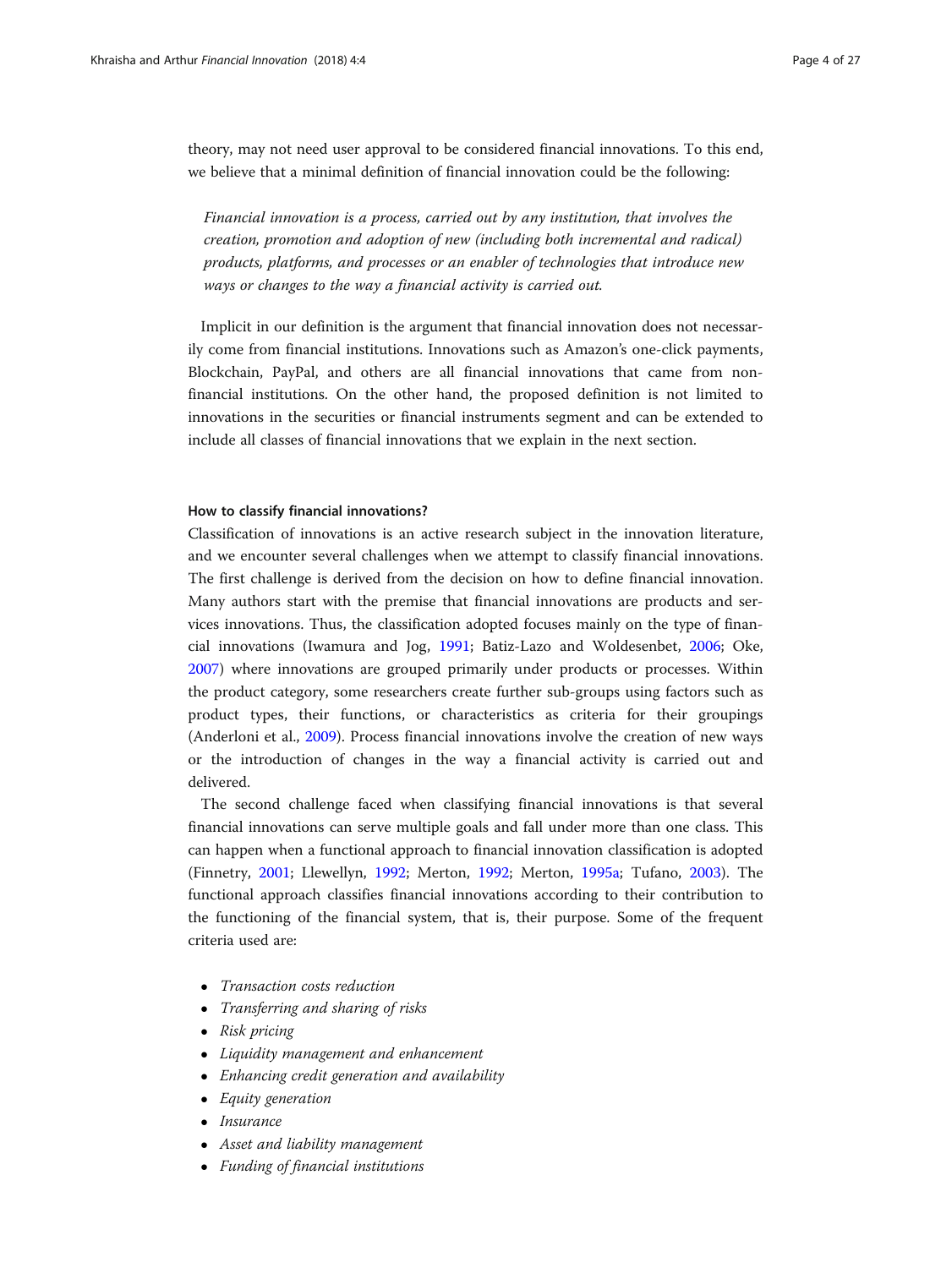Using a different classification scheme (based on motives), Llewellyn [\(1992\)](#page-24-0) also categorizes financial innovation into four main categories: (i) defensive (as a response to regulation and policy); (ii) aggressive (the creation of new financial products that financial institutions believe can be successfully promoted and sold.); (iii) responsive (when a financial institution develops a new instrument or service order to meet a change in clients' portfolios), and (iv) protective (when portfolio constraints of institutions force them to adopt new techniques or instruments).

While the categorization of financial innovation by type and motive can be more general, the grouping of financial innovations by function seems to focus narrowly on securities innovations. Nevertheless, all three approaches assume that financial innovations come from financial institutions only, ignoring the fact that some of the most recent innovations come from non-financial institutions.

Another issue with the classification of financial innovations is the decision to include those innovations that are not per se the end of financial markets in the sense that they are not the final product to be sold and exchanged. We can perceive these innovations as "enablers." The most notable financial enablers are the proliferation of sophisticated mathematical models (e.g., Louis Bachelier's theory of speculation, Markowitz's mean variance of portfolio selection model, the capital asset pricing model (CAPM), the Black-Scholes model for options pricing, and the Gaussian copula model for probability distribution, which have become central to modern finance (particularly investments and capital markets) in the last two decades (Merton, [1995b\)](#page-25-0). These models have played a significant role in the advancement of innovations within the derivatives industry, risk management, asset management, diversification processes, investment banking, corporate banking, and others. Additionally, regulatory innovations such as limited liability, fractional reserve banking, and capital adequacy rules can also be classified as enabling financial innovations because they enable the system to accommodate sustainable financial innovations. Other examples of financial innovations within the enabler class are financial software and information technology (e.g., coding the personal identification number (PIN) verification system that expedited ATM development (Harper and Batiz-Lazo, [2013\)](#page-24-0), near field communications, advancements in the computational power of computers, data collection, and telecommunications, which led to the development of algorithmic trading (Kirilenko and Lo, [2013\)](#page-24-0). Financial indices could also be perceived as enablers. For example, much of the growth in markets, such as credit derivatives, would not be possible without the development of pricing benchmarks such as the LIBOR swap curve.

#### What features are unique to financial innovations?

A theory of financial innovation must capture the features that are unique to financial innovations. Since financial innovation is a creative activity, it is reasonable to assume that it shares many of the main elements of non-financial innovations. However, as Mention and Torkelli ([2014](#page-25-0)) suggest, financial innovations possess unique features that should be considered if we are to design, manage, and implement innovation processes and strategies sustainably. In the paragraphs that follow, we outline and briefly discuss key features that can be identified from the literature.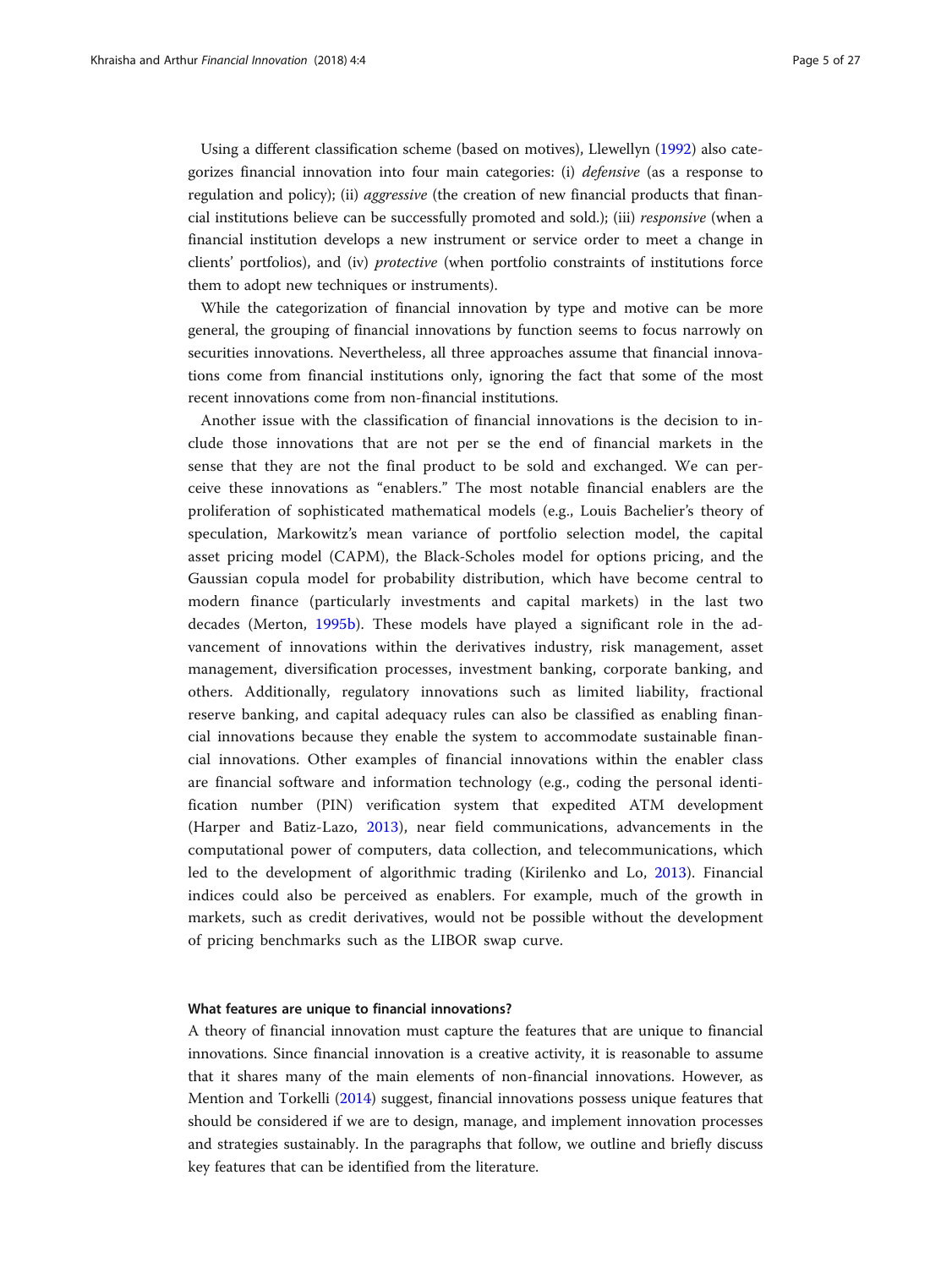### Financial innovations are legally non-patentable

Intellectual property rights can play a significant role in stimulating innovation in a society (Al-Sharieh and Mention, [2013\)](#page-23-0). Nevertheless, Lerner [\(2006](#page-24-0)) argues that until recently, most financial innovations were typically considered ineligible for patent protection. Although there have been some patenting instances of financial innovations (Hunt, [2010\)](#page-24-0), Lerner ([2010](#page-24-0)) shows that obtaining such a patent is not an easy task because patents on financial innovations are highly litigated. According to Crotty ([2008](#page-23-0)), one of the consequences of non-patentability is the introduction of complex products that are difficult for rivals to copy; and this has the potential to increase the opacity of financial innovations.

# Financial innovations have a short lead time

A review of the literature (Reidenbach and Moak, 1986; Drew, [1995](#page-23-0); Beard and Dougan, 2006) suggests that most financial innovations have a significantly shorter lead time (on average, 12 months) compared to technological innovations with lead times of years to decades: Odgers and Nimmervoll (1988) suggest that significant technological innovations normally have an average lead time of twenty years. Associated with short lead times for most financial innovations is rapid diffusion in society. Therefore, Llewellyn [\(1992](#page-24-0)) argues that financial products have a shelf life measurable only in days due to the fast-paced nature of the financial sector and the ease with which most financial innovations can be copied (Llewellyn, [1992](#page-24-0); Lerner, [2006\)](#page-24-0). In many cases, the feature of short lead time is a consequence of non-patentability. We note that the feature of rapid imitation seems to apply only to certain types of financial innovations. Innovations relating to organizational structures and operating systems (Rossignoli and Arnaboldi, [2009\)](#page-25-0), or those in the process category, (Mention and Torkelli, [2014\)](#page-25-0) are much harder to copy than innovations in the product category.

The feature of rapid diffusivity for some financial innovations is a crucial one, particularly when we consider Collingridge's ([1982](#page-23-0)) concept of the dilemma of control, that is, a situation where, at the early stages of the development of a technological innovation, innovators find it difficult to predict all the social consequences of their actions due to insufficient knowledge or foresight. However, when undesirable consequences become visible, the innovation may become locked in with limited ability for control. Short lead times may leave little room for understanding risks and responding before widespread diffusion and lock-in occurs. Nevertheless, it is important to note that there are some financial innovations that took time to diffuse; mainly because they emerged after a long trajectory. An example of this is the diffusion of modern financial risk management (focused mainly on value at risk models), which began in the 1970s (Guill, [2016](#page-24-0)) and took until the 1990s to diffuse among financial institutions as the benchmark for risk management.

#### Decomposability and adaptability

Another feature of financial innovations, which seems to apply mainly to financial instruments, is their combinatorial nature. By combinatorial, we mean that the underlying structure of financial innovations can consist of a combination of claims. One consequence of this feature is the unbundling of instrument characteristics in ways that allow users of financial innovations (such as investors and borrowers) to pick and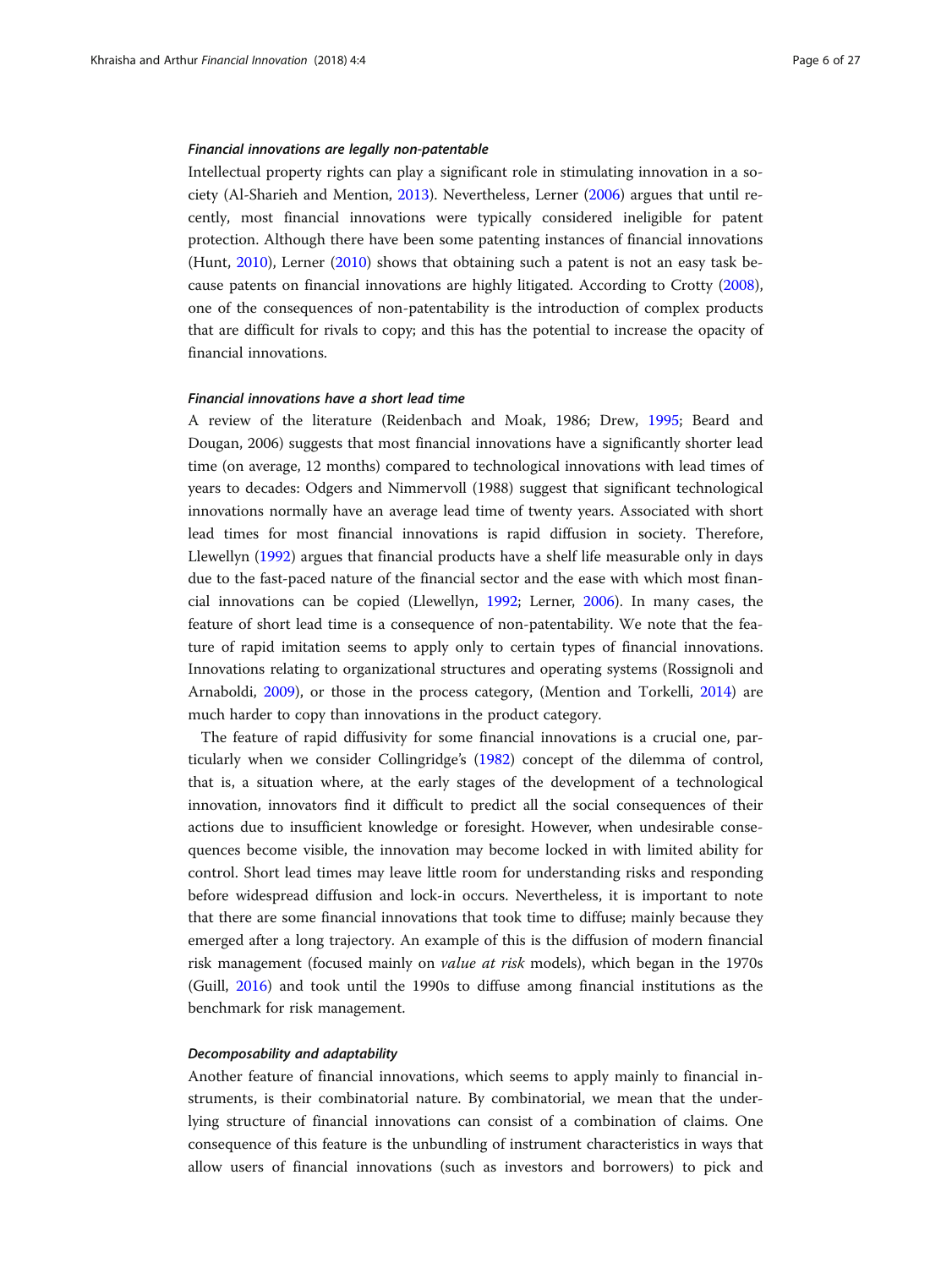choose features of the instrument they desire (Llewellyn, [1992\)](#page-24-0). Another consequence is the high speed of change in financial innovations by simply making new combinations (Lerner and Tufano, [2011\)](#page-24-0). According to Herrera and Schroth ([2004\)](#page-24-0), a financial innovation deal (particularly with credit derivatives) must undergo further incremental changes to meet client specifications and improve product quality. This suggests that financial innovations tend to be adaptive and highly customizable to market needs (Rajan, [2006](#page-25-0)). It is not clear, however, whether this adaptive nature applies to financial innovation in general or to specific sectors or categories. Zachary ([2011\)](#page-26-0) finds that financial innovations that are traded in the market are standardized while those created by banks for their clients could be customized. Although the discussion on incremental innovation, combination, and complexity as a feature of financial innovation appears to relate more to innovations in the products category, Mention and Torkelli ([2014\)](#page-25-0) suggest that process innovations could also be incremental in nature.

# Financial innovation involves multiple stakeholders but with limited customer involvement

Financial innovation involves multiple stakeholders, including individuals, financial and non-financial firms, governments, markets and exchanges, and technologyrelated companies. All may be involved to varying degrees as innovators, intermediaries, and/or end users. Therefore, Mention et al. ([2014\)](#page-25-0) purport that financial innovation can emerge within financial institutions and outside of financial institutions as they work with partners. Lerner [\(2006](#page-24-0)) argues in favor of collaboration as a unique feature of financial innovation citing the syndication of a financial innovation and the development and promotion of securities as examples. A notable example is the collective development of modern financial risk management for which the interaction between and among banks and regulators has been intensive (Bernanke [2006](#page-23-0)). Nevertheless, evidence from a study conducted by Schueffel and Vadana [\(2015](#page-25-0)) shows limited use of the concept of open innovation in the financial sector and, in the few instances where it has been used, customer involvement in co-creation appears limited (Akamavi, [2005\)](#page-22-0).

#### Financial innovations create complex interdependencies

Financial innovations, particularly those in the products category, create and operate through complex and often multi-layer networks that, in turn, give rise to a high degree of correlation and interdependence (Allen and Babus, [2008](#page-23-0)). There are different possible sources of interconnection between financial innovations. For instance, banks are directly connected through interbank loans and other balance sheet holdings with financial institutions. Similarly, holding similar assets or sharing the same portfolio or the same depositors can create indirect linkages between financial institutions. Tumminello et al. ([2010\)](#page-26-0) show that financial markets present networks of correlation and hierarchies that express dependence among similar assets. This implies that the event of the failure of one or more troubled financial institutions could trigger a contagious collapse of otherwise healthy firms and the entire financial system. This feature of financial innovation renders the assessment of the social consequences of financial innovation a challenging task (Lerner and Tufano, [2011](#page-24-0)).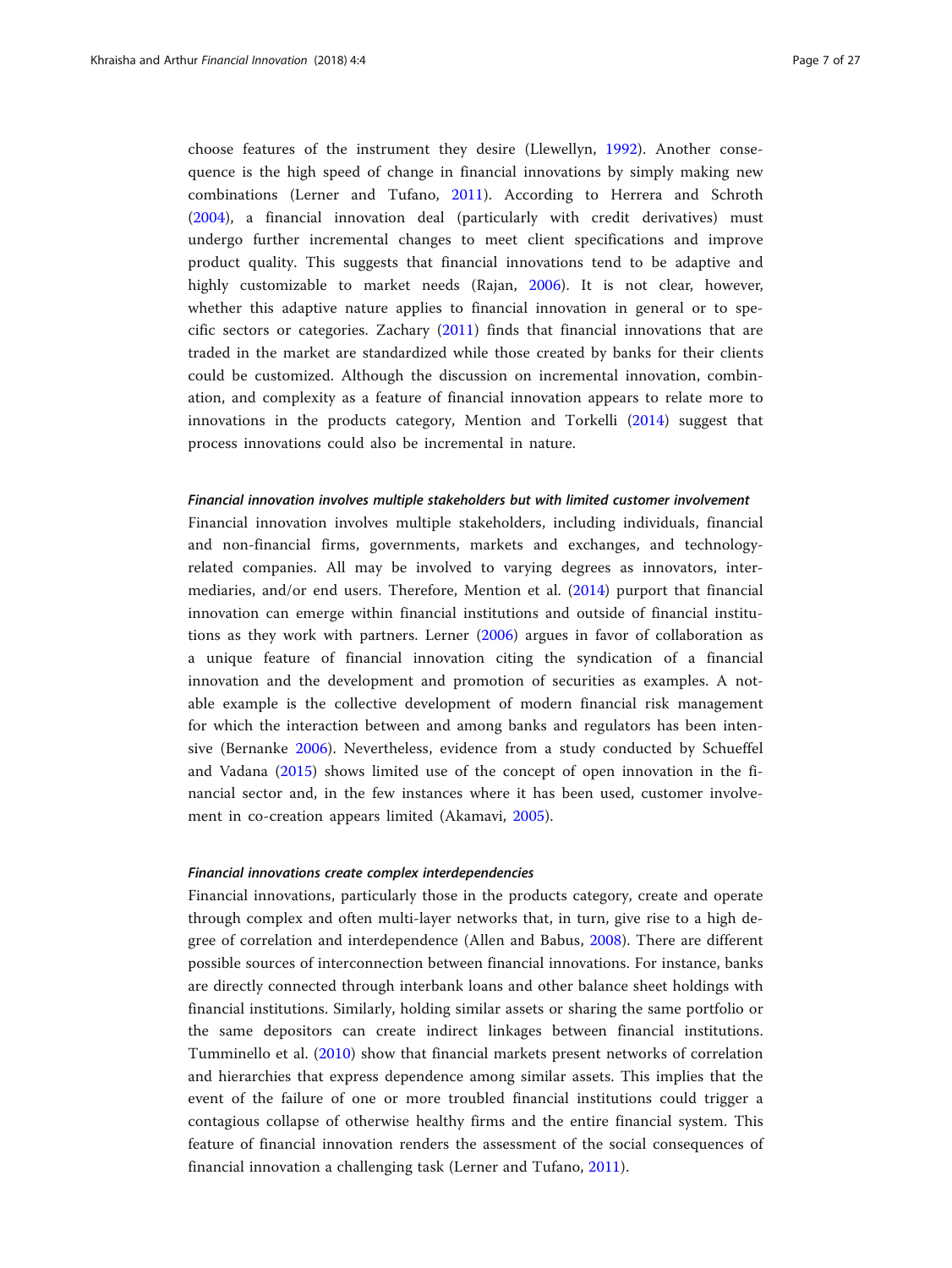#### Analyzing the process of financial innovation

When investigating financial innovations, different subjects attract the interest of different stakeholders (Flood, [1992\)](#page-24-0). These interests range from management's desire to optimize security design, regulators' desires to understand the consequences of financial innovation on economic stability and scholarly interest in clarifying the process of financial innovation. After reviewing the objects of study in the financial innovation literature, we find four groups of inquiry that have been the focus of researchers: measurement, emergence, diffusion, and evolution. We refer to this as an object-based research approach since it relies mainly on the identification of different and isolated objects of study in financial innovation and the development of detailed models of investigation. In this section, we analyze each object of inquiry by illustrating the level of development of each object. We outline the shortcomings of the object method and explain why it is unlikely that a general theory of financial innovation processes will emerge from this research strategy. We then explain an alternative to general theory that results in a more detailed and dynamic approach.

#### **Measurement**

The first object of study that researchers have focused on concerns the measurement of financial innovation. Although the task of measuring innovation entails several challenges and complexities, subjects have suggested several theories that clarify what financial innovation is and its entity and effects. Notable are the ideas of Joseph Schumpeter, who argues that innovation consists of novelty, that is, the creation of completely new products and services (Schumpeter [1961\)](#page-25-0). However, his definition excludes the fact that innovation does not necessarily consist of totally novel things; innovative activities that cause relatively small changes in product performance may also have important economic and technological consequences (Rosenberg, [1976](#page-25-0)) as they may accumulate over time and result in significant changes (Tidd et al., [1997](#page-26-0)). Thus, Llewellyn [\(1992\)](#page-24-0) acknowledges that not all financial innovations are entirely new; rather, the newness of some financial innovations comes from the unbundling and reassembling (reengineering or re-purposing) of the characteristics and risks of existing instruments to form different combinations. In other cases, newness in financial innovation is not derived only from creating something that does not already exist but also from using existing instruments, practices, and technologies in new ways (Bhole and Mahakud, [2009](#page-23-0)) that may change over time (Gubler, 2011; Lerner and Tufano, [2011](#page-24-0)). This suggests that while, in general, the concept of newness in defining innovation applies to financial innovation, what "new" means is not commonly accepted. Findings from a study of 684 firms by Johannessen et al. [\(2001](#page-24-0)) show that newness in innovation is a one-dimensional construct that differs only by the degree of radicalness, and this degree of newness or novelty derived from radicalness is inherently subjective (Tufano, [2003](#page-26-0)).

Another challenge concerning Schumpeter's definition is the complexity involved with observing financial innovations. In the literature on non-financial innovations in manufacturing, researchers observe mostly R&D figures, patents, R&D expenditures, or the share of research staff as measures of innovative activity (e.g., Cohen and Klepper, [1996](#page-23-0) and Helpman, [1992\)](#page-24-0). Crucially, R&D activities in the financial sector are not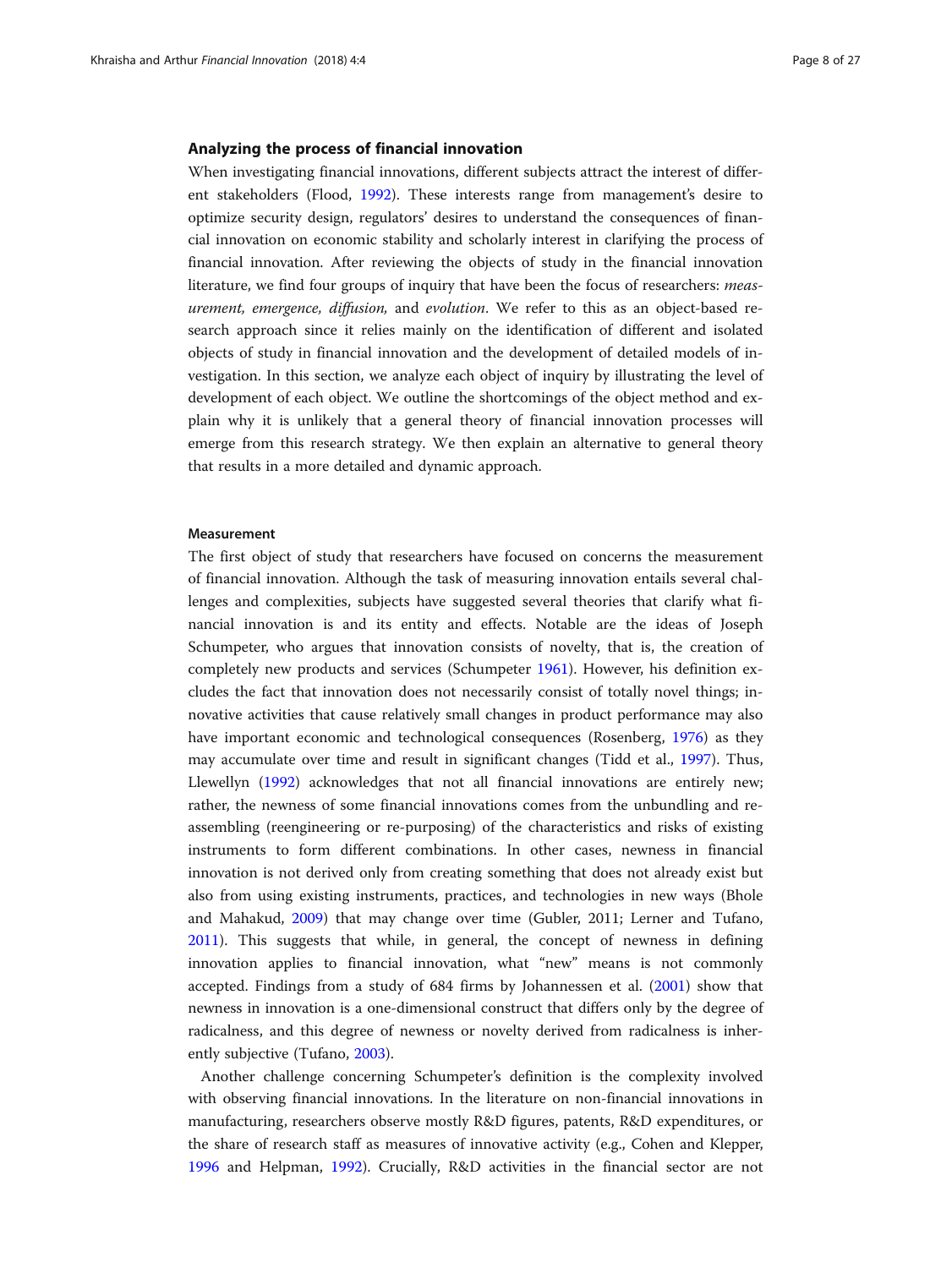extensively documented by the institutions who spend on financial innovation (Frame and White, [2004](#page-24-0); Lerner, [2006\)](#page-24-0). In a recent study, Beck et al. ([2016\)](#page-23-0) collect data on country level R&D expenditure by the financial intermediation sector and created two measures of financial innovation. The authors call the first of these financial measures R&D intensity (value added), which is represented as the ratio of the amount spent on R&D over the value added in the financial intermediation sector. The second measure is referred to as financial R&D intensity (cost), which is the ratio of financial R&D over banks' total operating costs. In contrast, Lerner [\(2006](#page-24-0)) takes another approach to the measurement of financial innovation by analyzing new stories in the Wall Street Journal.

Another common way for measuring technological innovation is the functional approach, where the examiner observes not the innovation itself but the desired effect of innovation. For example, Farmer and Lafond [\(2016\)](#page-24-0) measure innovation in the energy sector indirectly by analyzing the reduction in costs of production of different forms of energy and attributing a decrease in costs to innovation. A similar approach can be applied to test the effect of financial innovations on, for example, economic growth (Levin, [1997](#page-24-0)), increasing liquidity (Hendershottet al., [2011\)](#page-24-0), volatility reduction (Dynan, [2006](#page-23-0)), reduction in transaction, search and monitoring costs (Freixas and Rochet, [2008](#page-24-0)), wider access to credit (Ilyina and Samaniego, [2011\)](#page-24-0), and risk sharing (Allen and Gale [1994\)](#page-23-0) among others. The problem with this approach when applied to financial innovation is complexity. Financial innovations can be so complex that understanding them and their effects is non-trivial. In analyzing complexity in financial innovation, Awrey [\(2012\)](#page-23-0) used an approach based on information to identify six drivers of complexity in financial innovation: technology, opacity, interconnectedness, fragmentation, regulation, and reflexivity. The author successively examined in detail these six drivers by aggregating them in three categories: "those influencing our capacity to process information, those impacting the availability or intelligibility of the information itself and, finally, those accelerating the velocity of informational change." The information factor is crucial in measuring financial innovations, and Arora et al. ([2010](#page-23-0)) showed that when computational complexity is involved, financial innovation can favor information asymmetries even with complete transparency.

A further challenge with the Schumpeterian approach is that new does not necessarily translate to "Better" (Keith, [2006;](#page-24-0) Silber, [1983\)](#page-25-0). In finance, we can perceive an innovation as any new financial product, process, or paradigm introduced by a financial or non-financial institution. However, the challenge is to distinguish between better or worse financial innovations. Importantly, financial innovations such as products are not subject to approval tests as are products from the pharmaceutical industry (Haliassos, [2013](#page-24-0)). Financial institutions might have a lot to lose in terms of reputation and trust should they decide to experiment with new financial products on their customer and, unlike doctors, financial advisors often lack the necessary information to assess the true needs of their clients. Even if experts understand the true needs of their clients, they may not have an incentive to recommend the right financial products. Moreover, financial innovations can be hard to test before they are taken to market as they entail an essential component, which is the inter-temporal transfer of value through time (Goetzmann and Rouwenhorst, [2005\)](#page-24-0). Thus, the effect of financial innovation is to be seen in the future. Finally, unlike other forms of innovation (e.g., technological and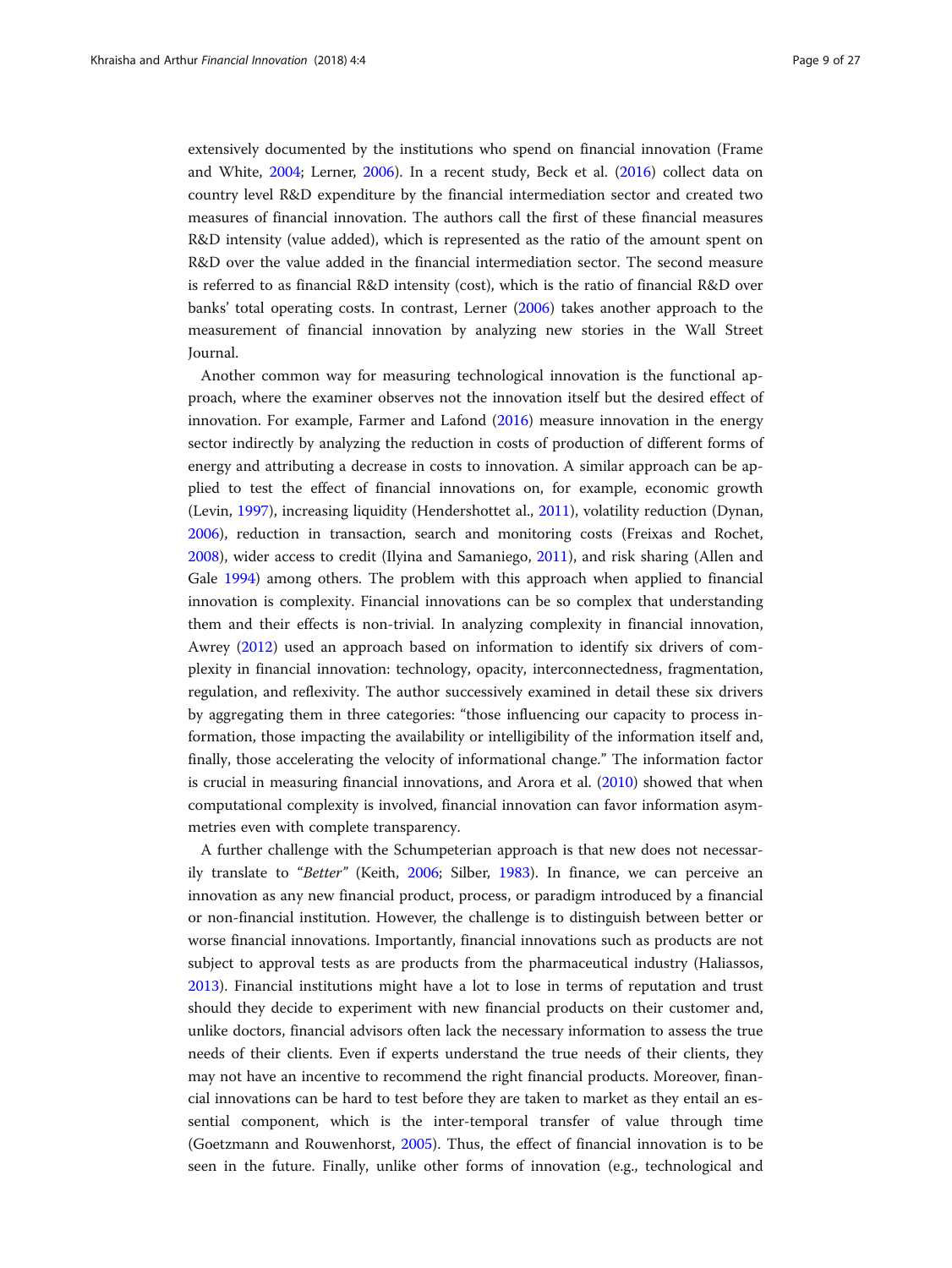scientific innovation) where the impacts on health and environment can serve as one possible basis for testing, broader and undesirable (and systemic) impacts associated with financial innovation can be more difficult to conceptualize and anticipate (Lerner and Tufano, [2011\)](#page-24-0).

#### Emergence

The second object of study that has received attention in the financial innovation literature is the question of how financial innovations emerge and why they are initially developed (Frame, 2010). Financial innovations emerge as the result of complex interaction between and among the needs of households to save and borrow, to meet the financing needs of firms, to meet the need to identify and manage risks, to respond to advances in financial theory and information technology, to serve the profit motives of the financial sector, and finally as a response to macroeconomic and regulatory factors (Haliassos, [2013](#page-24-0)). Additionally, different financial innovations can have different emergence patterns according to whether they are products, platforms, or processes. This aspect has been ignored in the literature.

Several interpretations have been proposed to account for the emergence of financial innovation. In economics, the standard account of the drivers of financial innovation is the rationalist view that we could place in Proposition I of the Modigliani and Miller (M&M) irrelevance theory (Awrey, [2013](#page-23-0)). Proposition I states that the value of a firm is based on its profit generation ability plus the risk of its underlying assets. The M&M theory holds only in the presence of strong assumptions on market imperfections. These imperfections include asymmetries of information, adverse selection and agency problems (Myers and Majluf, [1984](#page-25-0)), incomplete markets (Duffie and Rahi, Duffie and Rahi [1995;](#page-23-0) Tufano, [2003;](#page-26-0) Van Horne, [1985\)](#page-24-0), regulation and taxes (Miller [1986](#page-25-0)), and other frictions that constrain the ability of market participants to maximize their utility and would require financial innovations to reduce them (Tufano, [2003](#page-26-0); Allen and Gale, [1994](#page-23-0); Harris and Raviv, [1989](#page-24-0); Ben-Horim and Silber, [1977](#page-23-0)). In parallel with the M&M theorem, the works of Markowitz on modeling risk, Eugene Fama on efficient financial markets, William Sharpe on quantifying the worth of an asset, and Black, Scholes, and Merton on the value of risk paved the way for innovations to emerge in finance (Mandelbrot and Hudson [2007\)](#page-25-0). The M&M theory has two shortcomings. First, the prevailing view in M&M theory is demand driven, and this ignores the fact that financial innovations can represent technology push, meaning that they can emerge independently of market demand factors. The push-pull debate dominated the technological thinking for some time (Dosi, [1982\)](#page-23-0). A conclusion has been reached among industrial technologists according to which both factors (push and pull) are important (Dosi, [1982](#page-23-0); Mowery and Rosenberg, [1979](#page-25-0)). Following this conclusion, the shift has been toward understanding the mix of economic, political, institutional, and technological factors that underlies innovations (Van den Ende and Dolfsma, [2005](#page-26-0)). In the financial innovation literature, the matter is still open. In a recent study by Andrei Shleifer and others, dominance of the demand-driven view suggests that clarification has not yet been achieved in finance (Gennaioli et al., [2012\)](#page-24-0). The demand-side view of financial innovation has received criticism since it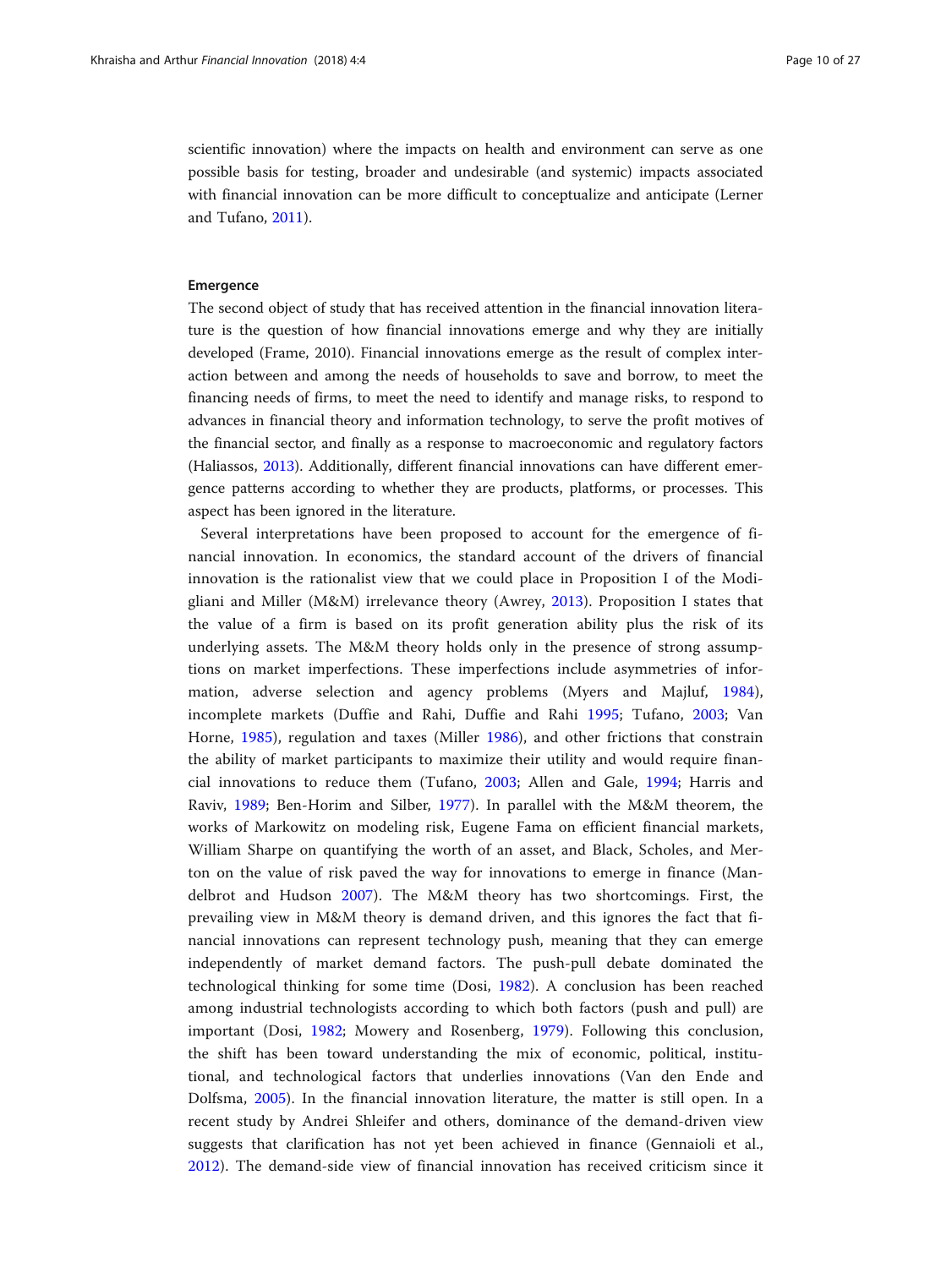ignores the incentives of the financial institutions for financial innovation (Awrey, [2013\)](#page-23-0). In Engelen et al., the authors discuss the need to rethink the concept of financial innovation that relies mainly on the neoclassical rationalist view of market demand. The authors proposed the following definition of financial innovation:

the outcome (or the emergent property) of the accidental coming together of structural preconditions, conjunctural situations and a repository of techniques, heuristic devices, and skills that together form the resources of the cadre of (successful and unsuccessful) bricoleurs whose innovation is constructing chains (2010, p.57).

# Diffusion

Diffusion of innovations is a theory that seeks to explain why and how innovations are adopted by participants in a social system and the characteristics of those users (Rogers, [2010](#page-25-0)). The concept of diffusion of financial innovation as a third object of study appears to have received more attention in the financial literature. Among the most notable studies of financial innovation diffusion is Tufano ([1989](#page-26-0)). He found that an innovation diffuses through imitators who try to copy profitable innovations introduced by banks. The diffusion of financial innovation can happen rapidly, particularly with innovation in the securities class (Cavanna, [1992\)](#page-23-0). As a feature of financial innovations, non-patentability is the main reason behind this fast diffusion.

The diffusion of financial innovations can have different patterns and different speeds when different types of innovations are examined. For example, ATMs took several decades to diffuse. Other financial innovations such as microfinance and inflationindexed bonds also took longer to diffuse.

The diffusion of financial innovation is important both in promoting the process of "collective acceptance" (i.e., where financial products are valuable not because of their individual properties but because a collective group of people accepts their status as a representation of value (Nightingale and Spears, [2010](#page-25-0))) and in ensuring corporate and societal return on investment from the innovation (Frame and White, [2004](#page-24-0)). Further, financial innovations benefit from diffusion since liquidity depends on the number of institutions using an innovation (Merton, [1995a\)](#page-25-0). The standardization of risk language is another example of how financial innovations benefit from diffusion.

In the existing literature on the diffusion of financial innovation, a review by Akhavein et al. ([2005](#page-22-0)) reveals only seven quantitative studies that examine the diffusion of financial innovations (Hannan and McDowell, [1984](#page-24-0), [1987](#page-24-0); Sinha and Chandrashekaran, [1992;](#page-25-0) Saloner and Shepherd, [1995;](#page-25-0) Molyneux and Shamroukh, [1996;](#page-25-0) Ingham and Thompson, [1993](#page-24-0); Gourlay and Pentecost, [2002](#page-24-0)). The first four of these studies used the same data on ATMs where the lines of inquiry focused on factors such as speed and the mechanisms behind the diffusion, characteristics of adopters and users, and notions that certain technologies may win over others due to technological lock-in and positive feedback (Cecere et al., [2014\)](#page-23-0). Compared to the larger, older, and more varied literature on non-financial innovations, studies on the diffusion of financial innovation are non-exhaustive and require more investigation.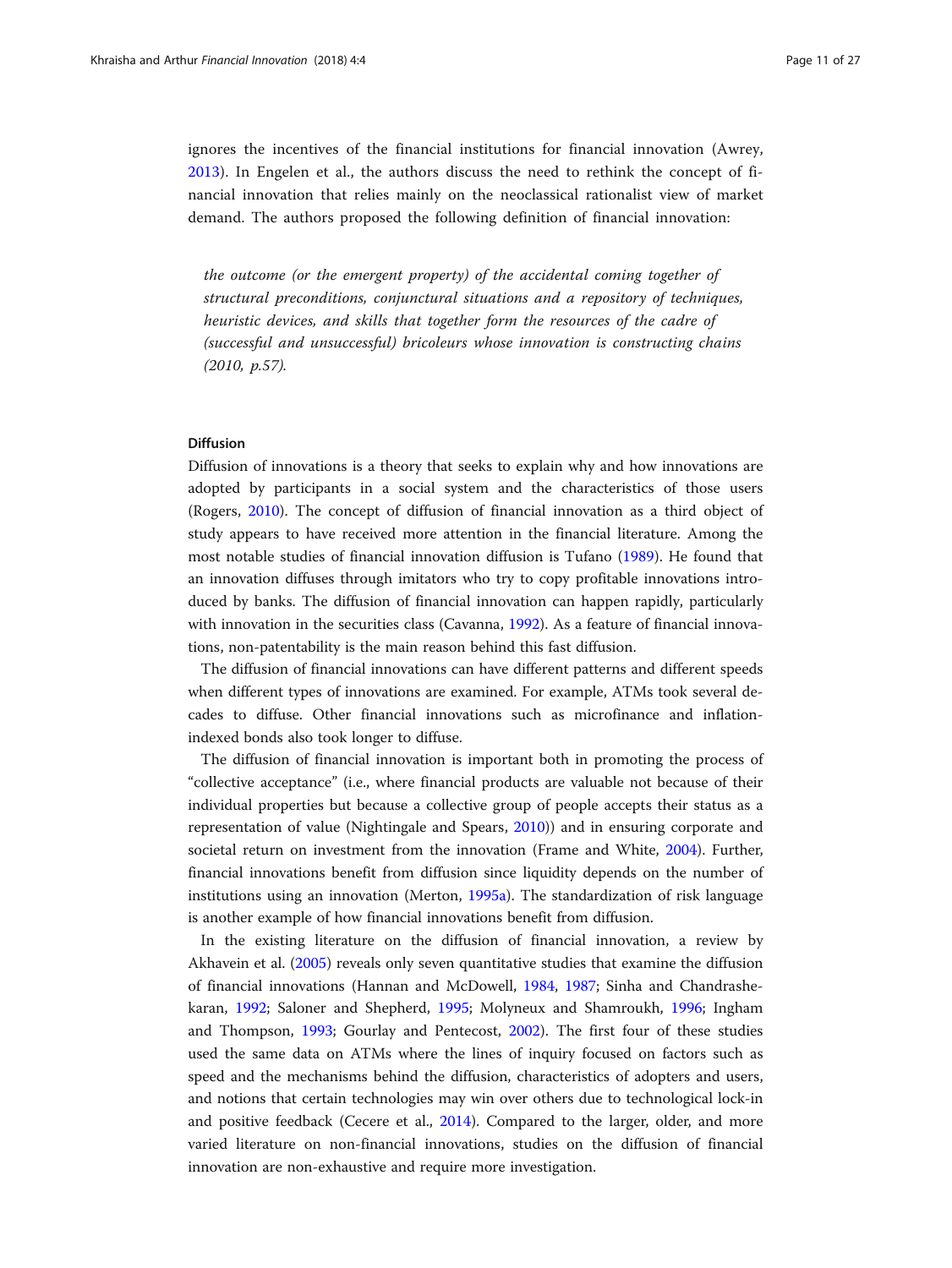#### Evolution

In most studies that use the concept of diffusion, there is an implicit assumption that the innovation being adopted has reached its final development or commercial stage. However, innovations can change their content, their shape, become more detailed, and evolve into different forms through time. In this case, we use the concept of "evolution" of innovations. The issue here is not simply why and how certain technologies are adopted but to understand the mechanism behind the temporal evolution of innovations as though they are living organisms undergoing mutations and recombination (Arthur, [2009\)](#page-23-0). The study of the evolution of financial innovations has received little attention and remains one of the most challenging research areas. In technology studies, one of the most accepted definitions of evolution is Joseph Schumpeter's combinatorial evolution (Schumpeter [1961\)](#page-25-0). In financial literature, some researchers suggest that financial innovation is an incremental and recombinant process (Allen and Gale, [1994](#page-23-0); Llewellyn, [1992](#page-24-0); Anderloni et al., [2009](#page-23-0); Lerner and Tufano, [2011](#page-24-0)). Most notable is a study by Merton ([1992](#page-25-0)) that describes the process of financial innovation as a "spiral process" in a situation where the creation of one financial product leads to the creation of a new financial product. Persons and Warther [\(1997\)](#page-25-0) model this spiral process analytically. In a recent field study, Asante et al. ([2014](#page-23-0)) confirm the recombinant nature of financial innovations, but no empirical studies have explained the financial innovation process from an evolutionary perspective. According to Kauffman [\(1990\)](#page-24-0), there could be two possible reasons behind the lack of evolutionary studies of innovations. First, researchers find it convenient to assume that technologies evolve because of "network externality," meaning factors outside the economy itself. Second, the evolution of innovations, which happens mainly through combination, requires the decomposition of products or services into complements and substitutes, and this is a difficult task. This difficulty is particularly pronounced for many financial innovations since they entail high levels of complexity (Zachary, [2011;](#page-26-0) Awrey, [2012\)](#page-23-0). Using network analysis, Arora et al. ([2010](#page-23-0)) prove that structured financial products entail a high amount of opacity and complexity that makes it extremely difficult to decompose them into their constituent parts. Finally, the high confidentiality of data on financial innovations makes it difficult for researchers to trace their temporal evolution.

Nevertheless, there is evidence that the financial sector is still growing and evolving. For example, Kirilenko and Lo [\(2013\)](#page-24-0) find that finance exhibits a Moore law behavior of its own. Between 1929 and 2009, the market capitalization of the US stock market doubled every 10 years. The trading volume of stocks in the Dow Jones Industrial Average doubled every 7.5 years during this period. Philippas and Siriopoulos ([2011](#page-25-0)) showed that financial innovations have not yet reached the point of diminishing returns. Therefore, we believe that more research and data collection are needed to explore the evolutionary patterns of financial innovations.

# Meta-theory in the study of financial innovation processes

### The need for a meta-theory

The object-based approach presented in the previous section has several shortcomings. First, it does a poor job distinguishing which development patterns, from emergence to adoption to evolution, apply to which financial innovations. The drivers that may lead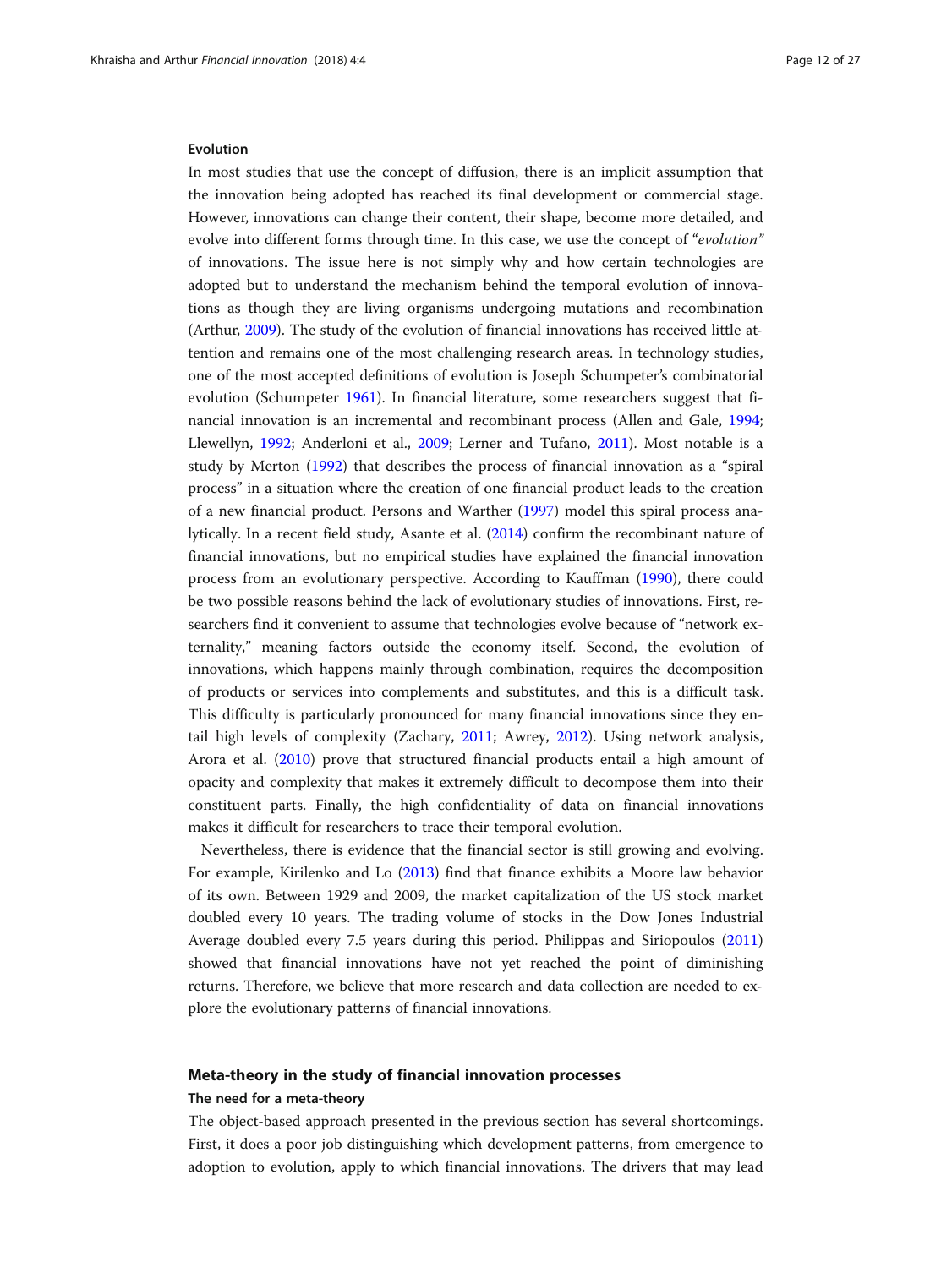to the development of financial innovations can vary according to the type of financial innovation, geographical space, and time and regulatory framework. For example, in eighteenth century America, geographical distance was a major driver of financial innovations in banks while, today, distance has a marginal effect on financial activities (Davis, [1975\)](#page-23-0). In another study, Su and Si [\(2015\)](#page-26-0) observe different innovation patterns across countries with different levels of economic freedom. The second shortcoming concerns the role of institutions, which, like human behavior, has received little attention in the financial innovation literature until very recently. In 1975, William Silber proposed a general theory of financial innovation that is based mainly on the hypothesis that new financial instruments or practices are developed to lessen the financial constraints imposed on banks (Silber, [1975](#page-25-0)). However, Silber's approach is neoclassical in nature, does not account for the role of institutions in the financial innovation process, and is likely to apply only to certain classes of financial innovations. Finally, by focusing on isolated objects of study, we are likely to miss important connections and transitions that are characterizing most innovation processes (Poole et al., [2000](#page-25-0)). For example, the diffusion of certain financial innovations (e.g., those that are significantly disruptive, new to market, and technological in nature, such as ATMs (Arthur, [2017](#page-23-0))) can take significant time because they must undergo several evolutionary phases before they become attractive for potential adopters. Thus, the interaction between diffusion and evolution results is important.

Relying on a single theory to explain and effectively manage financial innovations is not sufficient given the complexities and high diversity of financial innovations. For this reason, we believe that no general theory of the entire financial innovation process from beginning to end is likely to emerge from this strategy. To overcome these shortcomings without pretending to have a general theory of financial innovation, we adopt a second strategy that is based on the development of a meta-theory. By meta-theory, we mean a theory about financial innovation theories. In this perspective, the first question we pose is the following: "What is the function of a good meta-theory of financial innovation?" To answer this question, we build on the research method proposed by (Poole and Van de Ven, [1995](#page-25-0)) to understand and analyze innovation processes with their associated complexities. In their paper, Poole and Van de Ven propose a method that relies on the development of four basic theories that can serve as building blocks to explain the process of organizational change and innovation: *life cycle, teleology, dia*lectics, and evolution. These theories represent different sequences of changes that are driven by different development motors at different levels in organizations. The analyzed method also identifies the circumstances under which different theories apply and shows how the combination of elements from these theories can lead to more complex theories of innovation and change processes. Since financial innovations entail high levels of complexity and the existing objects of study are not sophisticated enough to explain the multifaceted nature of financial innovation, we believe that the research method of (Poole and Van de Ven [1995\)](#page-25-0) is suitable for explaining financial innovations.

Another question that may arise here is what should characterize a good meta-theory of financial innovation? As Poole and Van de Ven ([1989](#page-25-0)) eloquently explained, a good theory should define its statement of scope where the scope conditions specify why a theory is suitable to explain certain phenomena, the circumstances under which the theory works, and the limitations of the theory. It is reasonable to assume that no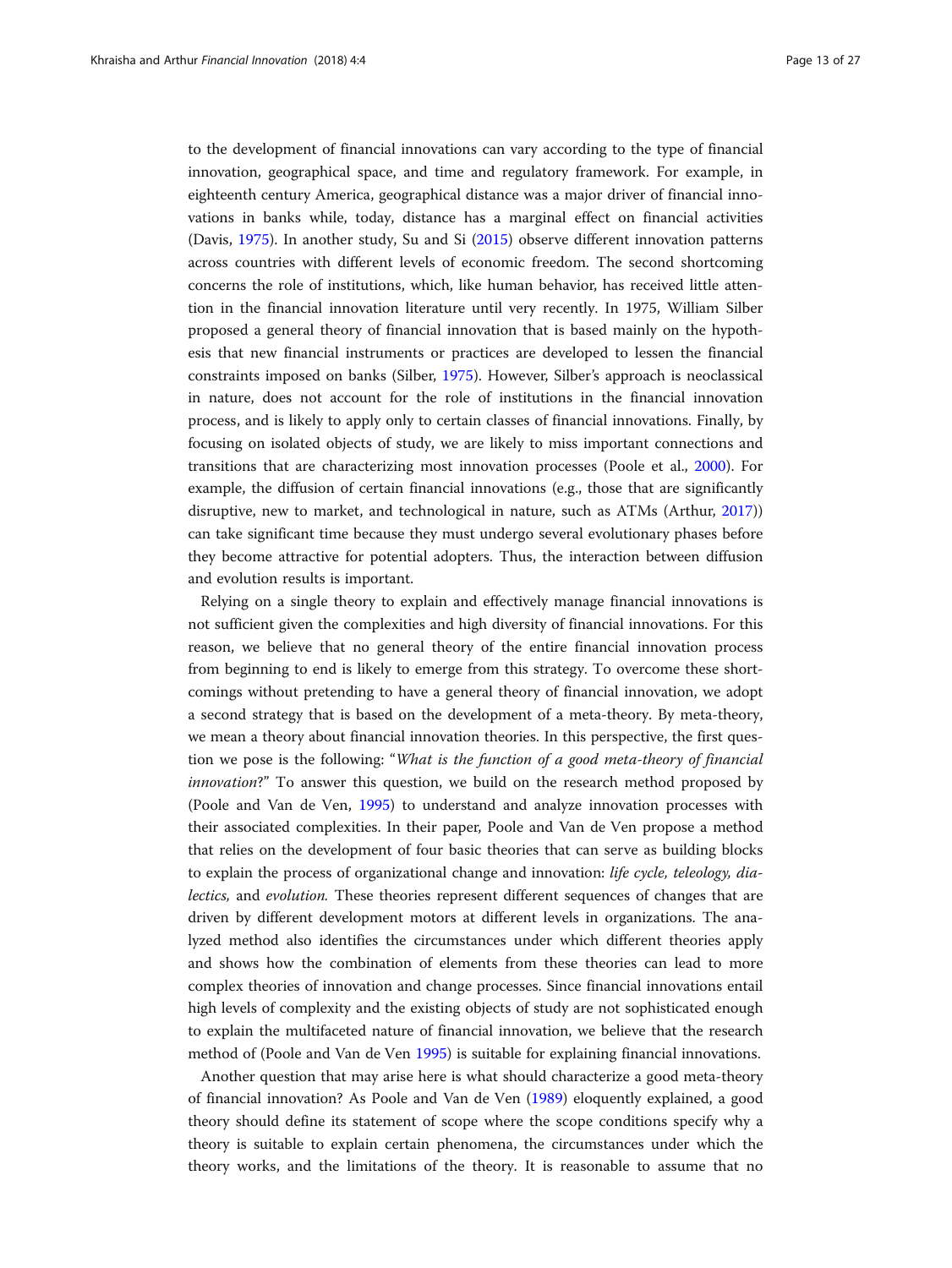useful theory will apply to all cases, always, and under all circumstances. Following this logic, this paper claims that a good meta-theory of financial innovation must specify the structure of a suitable theory of financial innovation and indicate what the theory should accomplish. Building again on the reasoning of Poole and Van de Ven ([1989](#page-25-0)), we posit that to describe the process of financial innovation is to describe its development, and an explanation of how things develop requires a theory of development. Therefore, a good theory of financial innovation must (1) specify the type of theory that drives the development of financial innovations and (2) illustrate the inter-level connections between these theories. The second element in the development of a meta-theory of financial innovation is the identification of the conditions under which certain models are adequate to explain a financial innovation and how and when to switch between models to explain a financial innovation process at a given point in time.

The next section represents the first step toward this approach. We believe that this approach, when modeled and performed properly, reflects the criteria for a good metatheory. It also provides a flexible way to better address the complexity of the financial innovation process and avoid generalizations.

### Topology of financial innovation development models

After examining the diversity and complex nature of financial innovations, and by building on the four objects of study analyzed in section 3.1, we have identified four development theories that may constitute the building blocks for a meta-theory of financial innovations: life cycle theory, the evolutionary theory, economic theory, and institutional theory. For each of these theories, we examine different models as illustrated in Table 1.

The first theory is the life-cycle theory. According to Poole and Van de Ven ([2000](#page-25-0)), the main assumption in the life-cycle theory is that innovation is a sequence of events occurring within a system that has a goal or end state toward which it moves over time. This is usually referred to as immanence. Initially, this approach relied on natural laws, which assert that each step is an evolution from the last. In the financial literature, the process of financial innovation has been frequently described as a continuous process driving the financial system toward a predefined goal. Merton, for example, sustains that financial innovations could be perceived as a continuous spiral process that is driving the market toward "an idealized target of full efficiency" and "toward the theoretically limiting case of zero marginal transactions costs and dynamically complete

| Evolutionary              | Life Cycle Theory         |
|---------------------------|---------------------------|
| • Optimization            | • Natural Laws            |
| • Combinatorial Evolution | · Immanence               |
| • Natural Selection       | • Logical Necessity       |
| · Self-Organization       | Institutional Theory      |
| Economic Theory           | • Regulation              |
| • Demand side             | • Financial Architecture  |
| · Supply side             | • Innovating Institutions |
|                           | • Behavioral approach     |

| Table 1 Financial innovation development theories |  |
|---------------------------------------------------|--|
|---------------------------------------------------|--|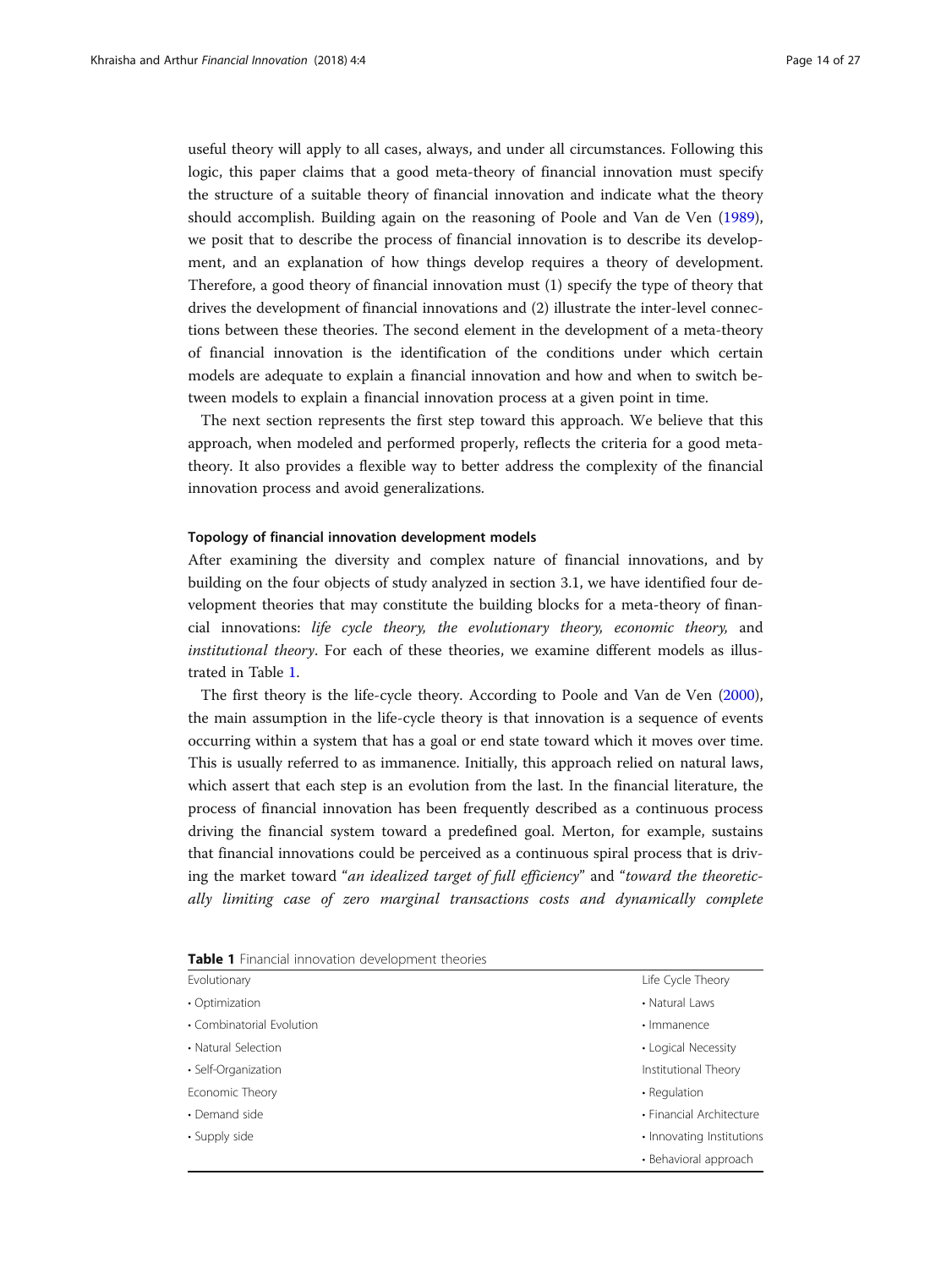markets" (Merton, [1995a\)](#page-25-0). The life-cycle theory emphasizes the need to place the financial innovation process in a historical perspective, which some studies have attempted. For example, in (Goetzmann and Rouwenhorst, [2005](#page-24-0)), the authors analyzed financial innovations in the last 4000 years using a historical approach that they called "financial archeology." The authors relied on survived documents to draw their conclusions on financial innovations. Consequently, one of the main conclusions of the authors was that the historical development of financial innovation has focused mainly on achieving three goals: the inter-temporal transfer of value through time, the ability to contract on future outcomes, and the negotiability of claims. This is an example of how financial innovations are sequences of events geared toward a known end.

Another source of immanency in conceptualizing the life-cycle theory is logical necessity (Poole and Van de Ven, [1995](#page-25-0)). Logical necessity means that one historical step constitutes a logical requirement for the next. For example, singing requires the ability to speak a language. Many of the financial innovations could be classified as a sequence of events where each step necessitates the previous step. For example, the development of risk management first required the identification of a problem, then the advancement in financial theory, then the availability of data, the consensus of regulators and, finally, the implementation of computers.

The life-cycle holds as a theory of development when the history of financial innovations shows some continuity and non-opportunistic behavior. If financial innovations appear suddenly as a market reaction to some changes in the form of opportunist products, the life-cycle of the innovation is too short to have a history and does not follow a well-defined developmental course (Philippas and Siriopoulos, [2011](#page-25-0)). Instead, innovations such as financial risk management, stock exchanges, investment banking, and financial theory are better understood in the context of their long history. The life-cycle theory is more general in nature since it typically relies on describing the process of innovation as a move from one stage to another. When there is high complexity surrounding the process of innovation, the life-cycle model exhibits less explanatory power. As Poutanen et al. note:

The innovation process has been historically understood as a linear sequence of events, but in reality, it is clearly much more intricate and complex, including unpredictable interactions between different phases (market situation changes due to the intervention), multiple stakeholders with varying needs, and collaboration that blurs the boundaries between different entities and participants' roles (Poutanen et al. [2016](#page-25-0), p.207).

We consider the ATM a suitable example to explain the life-cycle theory. This is because its development, as explained in an earlier paper on ATMs by Arthur ([2017](#page-23-0)) and by Harper and Batiz-Lazo ([2013\)](#page-24-0), involved a continuous sequence of events over a long period of 18 years. We could argue that the development of the ATM began with an innovation outside of the financial sector, the development of automation and its use in retail services. This was an event in history that created a logical necessity for the use of automation in financial services following pressures on financial institutions in Europe and the United States to limit Saturday banking and branch expansion activities, respectively. Thus in the early twentieth century, bankers, engineers, and end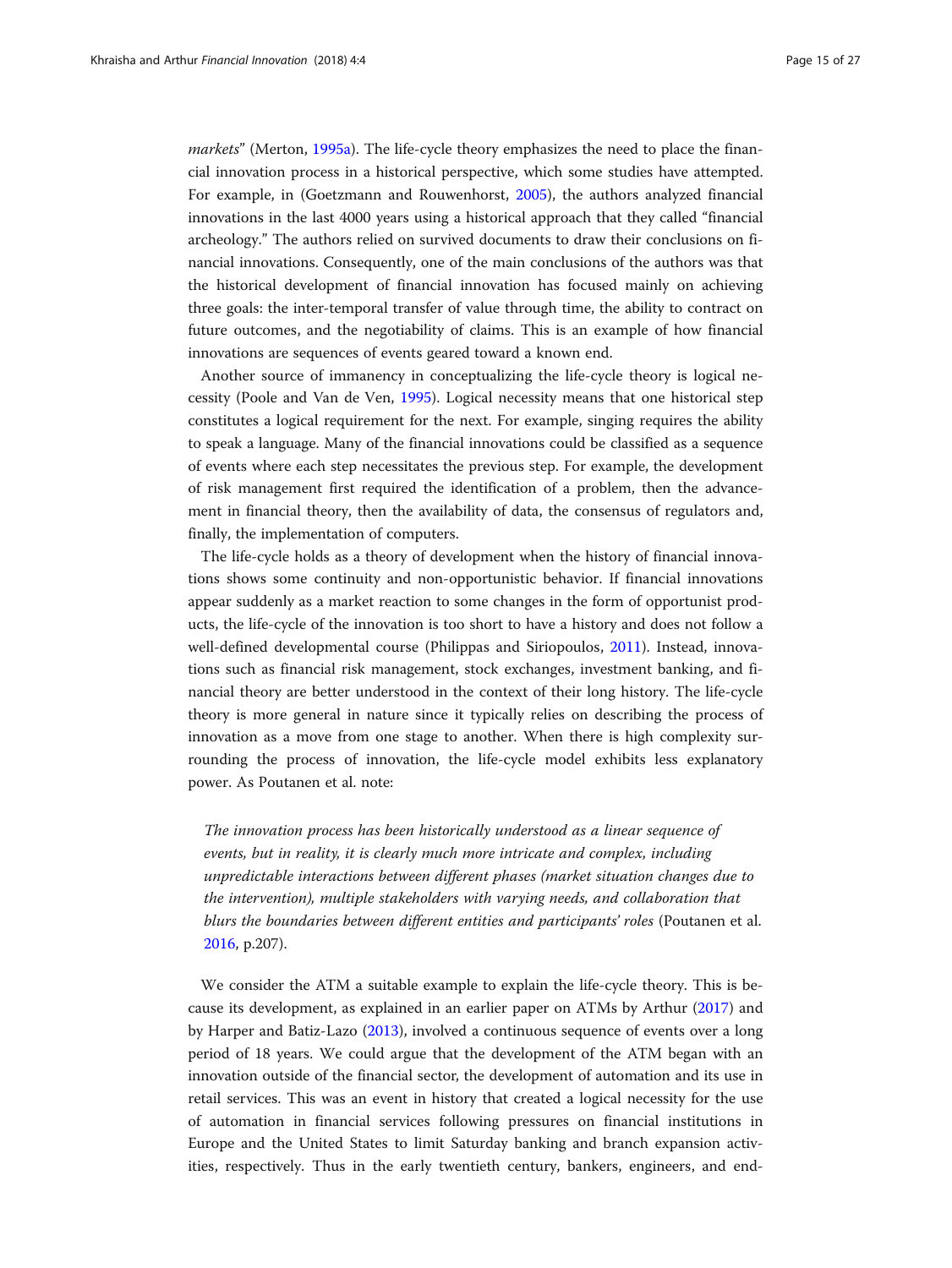users began efforts to create a secure and reliable automated system that would allow users to perform basic but primary financial transactions at any time. Events in the transition from ideation to commercialization involved device design, the development of associated verification systems such as PINs (personal identification numbers) and PANs (personal access numbers), and enhancement of device capabilities. Each step in the development process was an evolution of previous designs, security systems, and functional capabilities. Therefore, while the first version of the ATM, for example, could only dispense cash, newer versions could do much more including accept deposits and print balances. Additionally, advancements in information and communication technology have led to additional add-ons to the ATM. The latest units are webenabled, modular, and have memory storage features that allow the customization and coordination of payments across financial institutions.

Another essential branch of thought in explaining financial innovation is economic theory. Economic theory states that the demand and supply of financial innovations are the results of market players trying to overcome limitations such as transaction costs, information asymmetries, and other forms of market frictions in addition to the profit motives of the shareholders. Economic theory entails four main models. The first two models are the demand model and the supply model. The idea here is to decide whether a financial innovation occurs due to market demand for new financial innovations that require institutions to innovate to satisfy this demand, or, financial innovation is something that emerges independent of market factors. Some researchers note that financial innovation is a combination of supply and demand and market player's limitations (Ross, [1989](#page-25-0); Harris and Raviv, [1989;](#page-24-0) Duffie and Rahi, [1995](#page-23-0)). However, as we mentioned in section 3.2, the view of supply versus demand in financial innovation emerged following the crisis of 2008 (Awrey, [2013\)](#page-23-0). The demand for financial innovations can originate from the client side in the form of household need to borrow and invest money or firm demand for innovative ways to hedge risks and reduce taxes. Demand may also originate from the innovator side, for example, financial firms facing external or internal constraints. Examples of external constraints include regulation, exchange rates, and inflation while internal constraints could be risk limits or balance sheet growth. All of these are factors that can lead to financial innovation (Silber, [1983\)](#page-25-0). The economic model should determine who is demanding the financial innovation and under what conditions. This is important in meta-theory since we are interested in a set of models where different theories can be applied in different contexts and at different times according to the situation.

Advocates of the supply-side theory of financial innovation maintain that regulators and conventional economic theory do not consider the incentives of the financial system to supply financial innovations, mainly financial instruments (Awrey, [2013\)](#page-23-0). Awrey states that the main incentive of financial intermediaries to innovate is to recreate the monopolistic condition that is usually lost due to the non-patentability of financial innovations. The author further discusses two strategies for restoring this monopolistic condition. The first strategy is to accelerate the rate of financial innovation (Hu, [1991](#page-24-0)). This is among the strategies that banks pursue to achieve product differentiation (Tufano, [2003](#page-26-0)). However, the differentiation is not with respect to competitors but to the previous innovations of the same financial institution. This strategy does not depend on market demand but capitalizes on factors such as investor short-termism,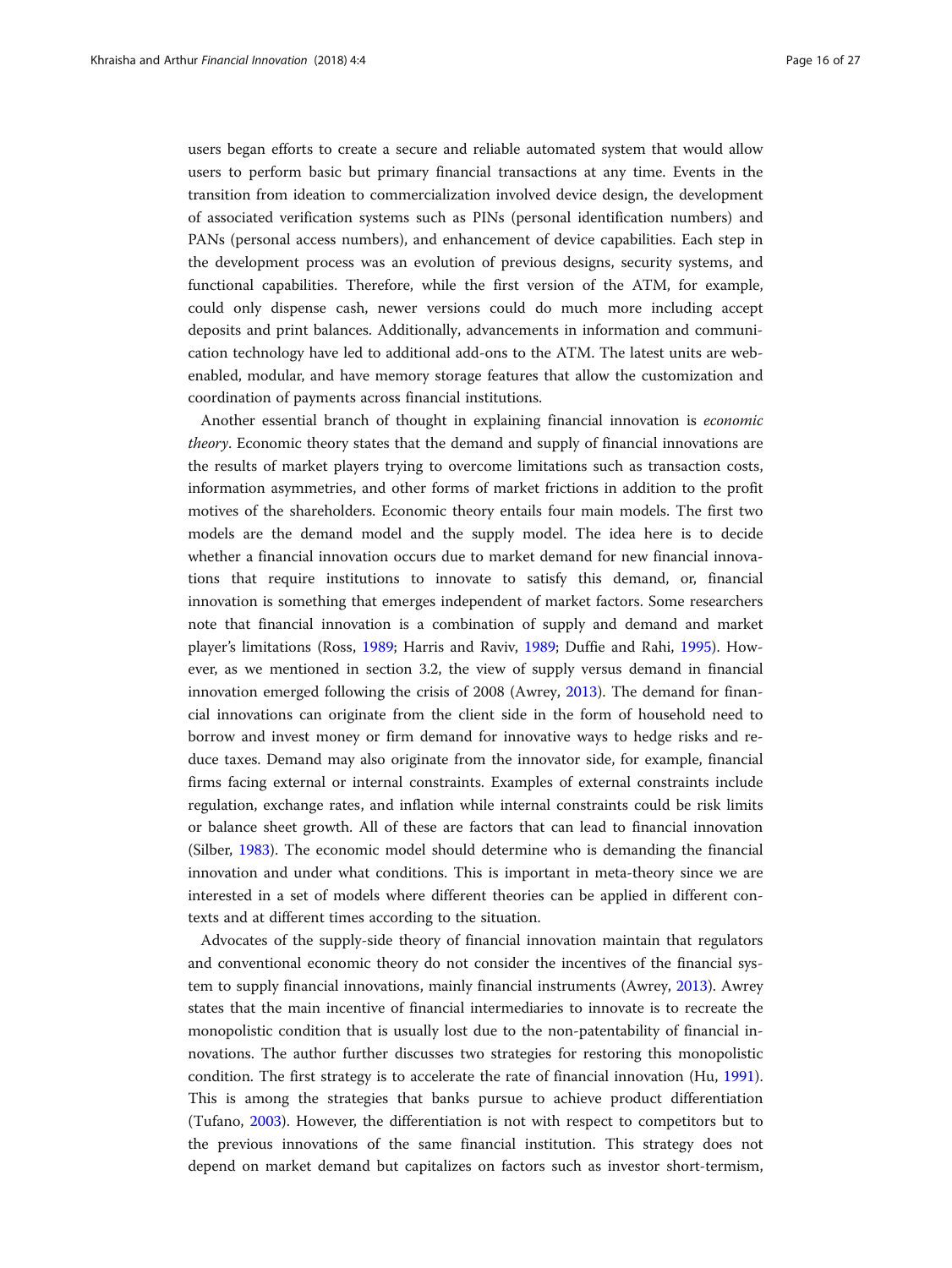behavioral factors, and the innate desire for the "next new thing" (Van Horne, [1985](#page-24-0)). The second strategy is complexity. Increasing the complexity of the products and services of financial institutions could be another way of seeking monopolistic rent from an environment of non-patentability and a high rate of imitation. Economic theory holds as a model for explaining financial innovation when there is agreement on the goal or the need for financial innovation. Economic theory also holds when the financial sector assumes high relevance such that financial innovation becomes a valuable source of profit and shows non-diminishing returns.

As an example, we consider options for financial innovation that is mainly explained by the economic theory model. In history, there were several instances where options or similar instruments were used (Kiernan [2015\)](#page-24-0). A notable example is the Greek philosopher Thales of Miletus. Thales made predictions as to the size of the season's olive harvest and, based on his predictions, he paid press owners a certain amount of money to obtain the right to use their olive presses. When spring season arrived, and the olive harvest happened to be larger than expected, Thales exercised his options by renting the olive presses to farmers and making more money than he had paid for buying such options. Another notable episode in history where options were used is the tulip bulb mania of the seventeenth century. At that time, in Holland, tulips were very popular as a symbolic object among the Dutch aristocracy. Both tulip growers and wholesalers used to buy put and call options to hedge against price fluctuation of tulips. From an economic standpoint, options provided their owners with both protection against unpredicted events and substantial leverage power making them popular among many agents in the economy. For a long time, option trading was controlled by put and call dealers who traded over the counter. In 1968, the Chicago Board of Option Trade began trading options and other derivatives. In the modern options market, options continue to be traded in huge volumes, and the exchanges are always increasing showing that these contracts still hold significant economic importance for financial markets.

The third theory of development in our meta-theoretic approach is the evolutionary theory. Evolution is another well-known theory that explains innovation as a process of variation, optimization, selection, and self-organization (Poutanen et al., [2016\)](#page-25-0). In evolutionary theory, no assumption is made regarding a preconfigured direction of development or a well-defined goal or need that development must satisfy (Poole and Van de Ven, [1995](#page-25-0)). Four models of evolutionary processes can be distinguished in the innovation literature that we think are relevant to financial innovation. The first is optimization. The optimization model assumes that firms face problems for which they search for a solution in a space of possibilities (Kauffman et al., [2000](#page-24-0)). The development of new financial innovations could be viewed as the result of constrained optimization by financial firms who are trying to maximize their utility function (Ben-Horim and Silber, [1977\)](#page-23-0). In searching for the optimal solution, evolutionary theory assumes a space of possibilities. Space of possibilities is frequently used to indicate the set of solutions that are feasible at a certain moment in time. Firms who search in the space of possibilities are faced with search cost and different fitness values that can change. An expansion of the search space translates into new feasible solutions that could be better than existing solutions (Loreto et al., [2016\)](#page-24-0). Optimization is essential in the implementation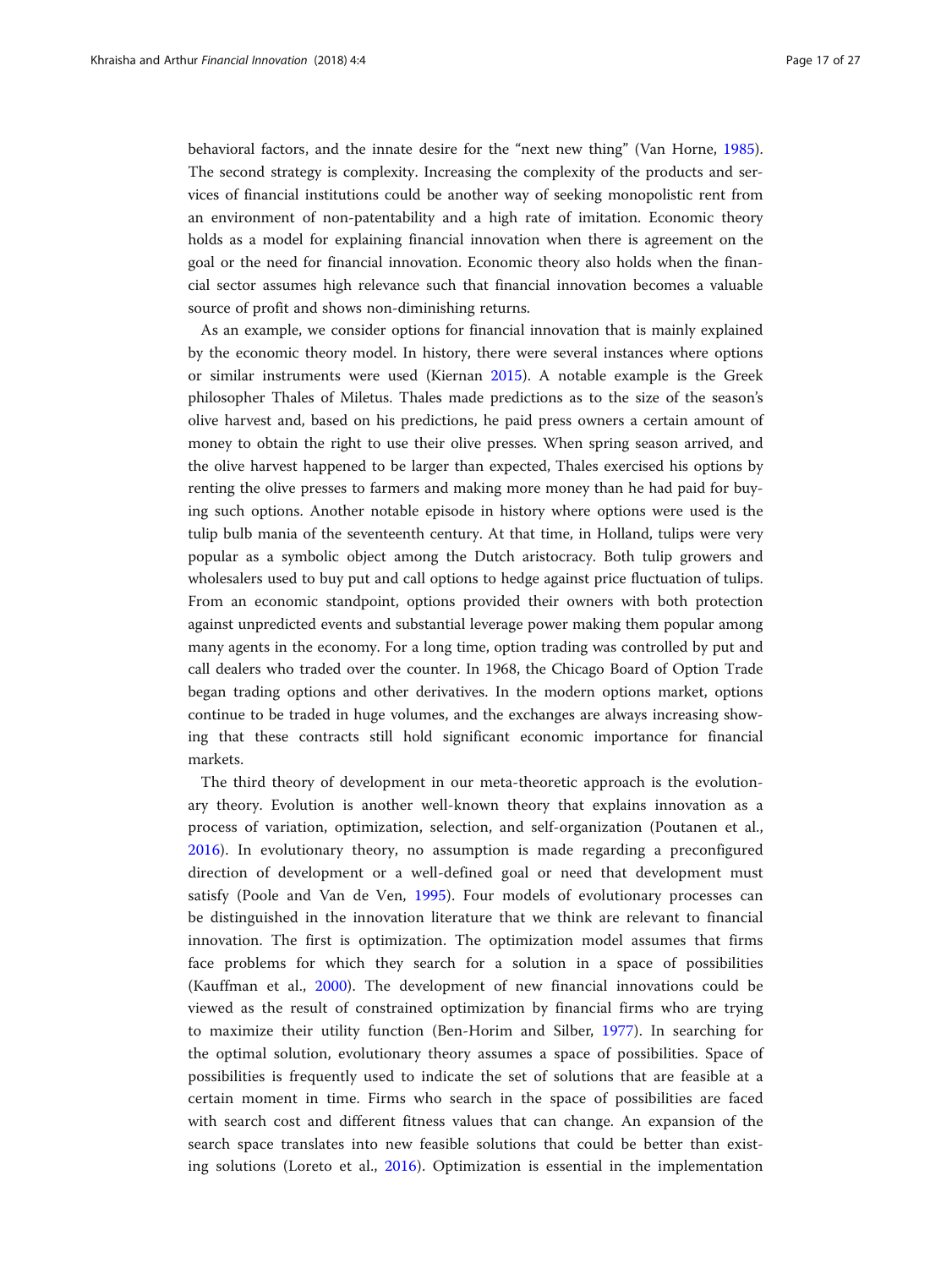phase of financial innovations, which, for financial instruments, is usually called "financial engineering." Finally, the process of optimization is not necessarily efficient and may entail substantial trial and error. In Mason et al. ([1994\)](#page-25-0), the authors analyze a list of financial innovations most of which were not successful but produced new information that helped the development of new financial products.

Combinatorial evolution is another important model to be considered in the evolutionary theory of development. As explained in section 3.4, financial innovations, and particularly financial products and financial theory are developed by combining existing elements in novel ways. The third evolutionary model that we consider is selforganization. Self- organization is a term borrowed from biology to refer to the emergence of some form of order without the intervention of a controlling entity (Holland, [2014](#page-24-0)). Self-regulation is an important feature of the financial sector. In the United States, for example, the Securities and Exchange Commission delegates substantial authority to self-regulating organizations (SROs), which act as representatives of their industry who can design and implement rules that govern the practices of their members (Stefanadis, [2003](#page-26-0)). Examples of SROs in the United States are the New York Stock Exchange, the Government Securities Clearing Corporation, and the National Association of Securities Dealers. Before the financial crisis of 2008, the subject of selfregulation in financial markets was dominated by the view of the former chairman of the Federal Reserve, Alan Greenspan, who claimed that financial innovations, particularly financial derivatives, followed a Schumpeterian "creative destruction" pattern that helped the emergence of the "new economy" (Leathers and Raines, [2004](#page-24-0)). Following the crisis, a debate emerged where actors questioned whether finance was selfregulating (Haldane, [2013\)](#page-24-0). The development, diffusion, and implementation of financial innovations can be analyzed from the self-regulating perspective.

Finally, evolutionary theory considers issues of *natural selection*, which are critical to financial innovation. Here, the question of whether natural selection applies to financial innovation can be explored. Several factors can influence the process of natural selection in the development of financial innovation. Bettzüge and Hens ([2001](#page-23-0)), for instance, present a model in which the survival of new financial products depends on sufficiently high trading volumes, marketing, and new hedging opportunities. Johnston and McConnell [\(1989\)](#page-24-0) find that the success and diffusion of financial securities may depend on which financial innovation has the best security design.

The evolutionary model shows how innovations evolve and what makes it possible for them to emerge, but it does not explain why financial innovations are initially developed. With the evolutionary model, we have more details on the process of financial innovation than the life-cycle or economic theories provide since different financial innovations have different and complex evolutionary patterns. The evolutionary model also applies when there is no emphasis on the institutional context or the final goal and end of financial innovations.

An interesting example of financial innovation that could be explained using evolutionary theory is modern risk management (Barlow, [1993\)](#page-23-0). From World War II to the mid-1960s, risk management was mainly shaped by the practices and heuristics of business people, investors, and employees. Beginning in the late 1960s, new risks emerged, and old ones were aggravated. Interest and exchange risks emerged after the termination of Bretton Woods. Other risks became more relevant such as energy prices,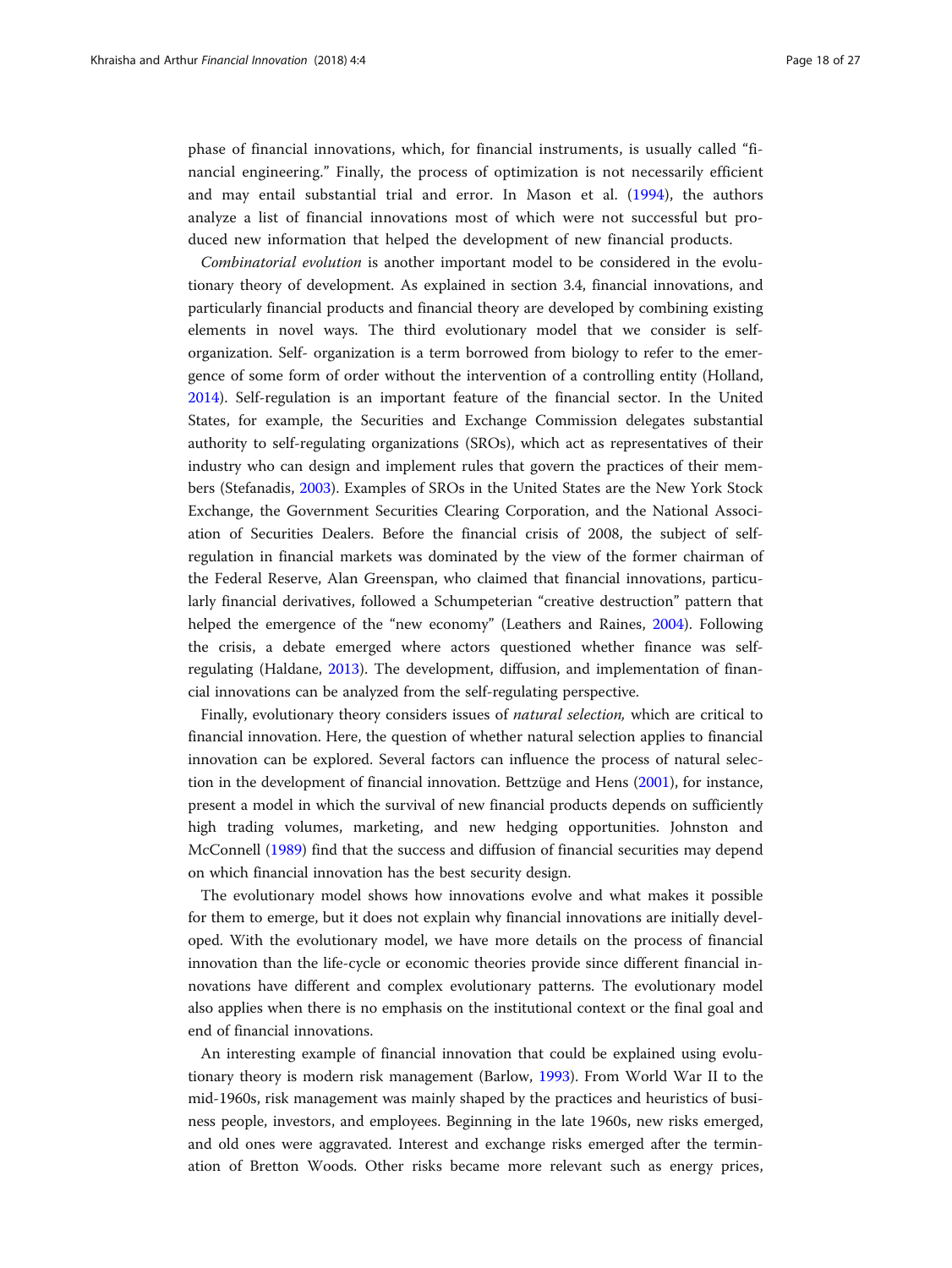inflation, and rising funding costs. In response, the risk management function started to evolve and gain more relevance. In the late 1970s, the US Bankers Trust developed the concept of risk-adjusted return on capital for the purpose of obtaining a measure of profitability adjusted for risk. At the same time, regulatory authorities began considering more standardized rules for risk management in banks (Field, [2003](#page-24-0)). For risk estimation, banks initially used repricing gap analysis, which estimated the effect of interest rates on interest income. Gap analysis evolved further to consider market values with the introduction of duration analysis. Duration is a measure of the sensitivity of a fixed income asset to interest rates. Another important evolutionary step was the introduction of value at risk measures by JP Morgan. Value at risk is a quantitative measure used to estimate the potential loss that a portfolio can have over a specific time frame. With the increasing use of derivatives and the need for a standard risk language, banks and regulators needed a measure for risk that was both easy to understand and allowed for comparison across banks. Therefore, a paradigm was established called modern risk management for which the value at risk measure was the main risk instrument. Risk management is still evolving and changing, particularly in response to the increasing number and complexity of risks faced by financial institutions.

The final motor of development, institutional theory, is required to show how the development of financial innovation is influenced by institutions and institutional changes. In this theory, substantial influence is given to the nature of the innovating institutions and the role of the financial architecture, which helps shed light on which institutions innovate in finance and the best structure of financial markets for the promotion of innovation. This is crucial considering that financial innovation could come from both financial and non-financial institutions. Despite this, financial innovation literature has paid little attention to the nature of institutions that innovate (Allen, [2001](#page-22-0); Lerner, [2006\)](#page-24-0). Ross ([1989](#page-25-0)) makes a similar argument regarding the scarcity of literature on the nature of financial innovators. Ross examines the role of investment banks who maximize their profits by developing financial innovations that reduce the costs of search and marketing. Boot and Thakor ([1997](#page-23-0)) suggest a model that illustrates how different institutional structures can result in different patterns of innovation. The authors find that there would be less financial innovation in a universal banking system than in an environment where the financial system is functionally separated into commercial and investment banks.

Interestingly, the existing literature on financial innovation has focused mostly on the macro-level antecedents of financial innovation (Frame and White, [2004](#page-24-0)) with little attention on the micro-level factors such as firm size and age (Lerner, [2006\)](#page-24-0). The debate that relates to competition and innovation is known in the literature as the Schumpeter/Arrow debate. Schumpeter (1934, 1942) maintained that innovative activities require high profit levels and large internal R&D resources; thus, concentrated markets are more conducive to innovation. For Schumpeter, monopolies would be in a better position to innovate because they face less market uncertainty and have more stable funds. On the other hand, Arrow ([1962](#page-23-0)) claimed instead that competition is more beneficial for innovation and that monopolies may have incentives not to innovate. Bhattacharyya and Nanda [\(2000\)](#page-23-0) examined a model based on incentives for understanding innovation in the investment banking sector. They find that larger banks, which have greater market share, will tend to innovate as will investment banks whose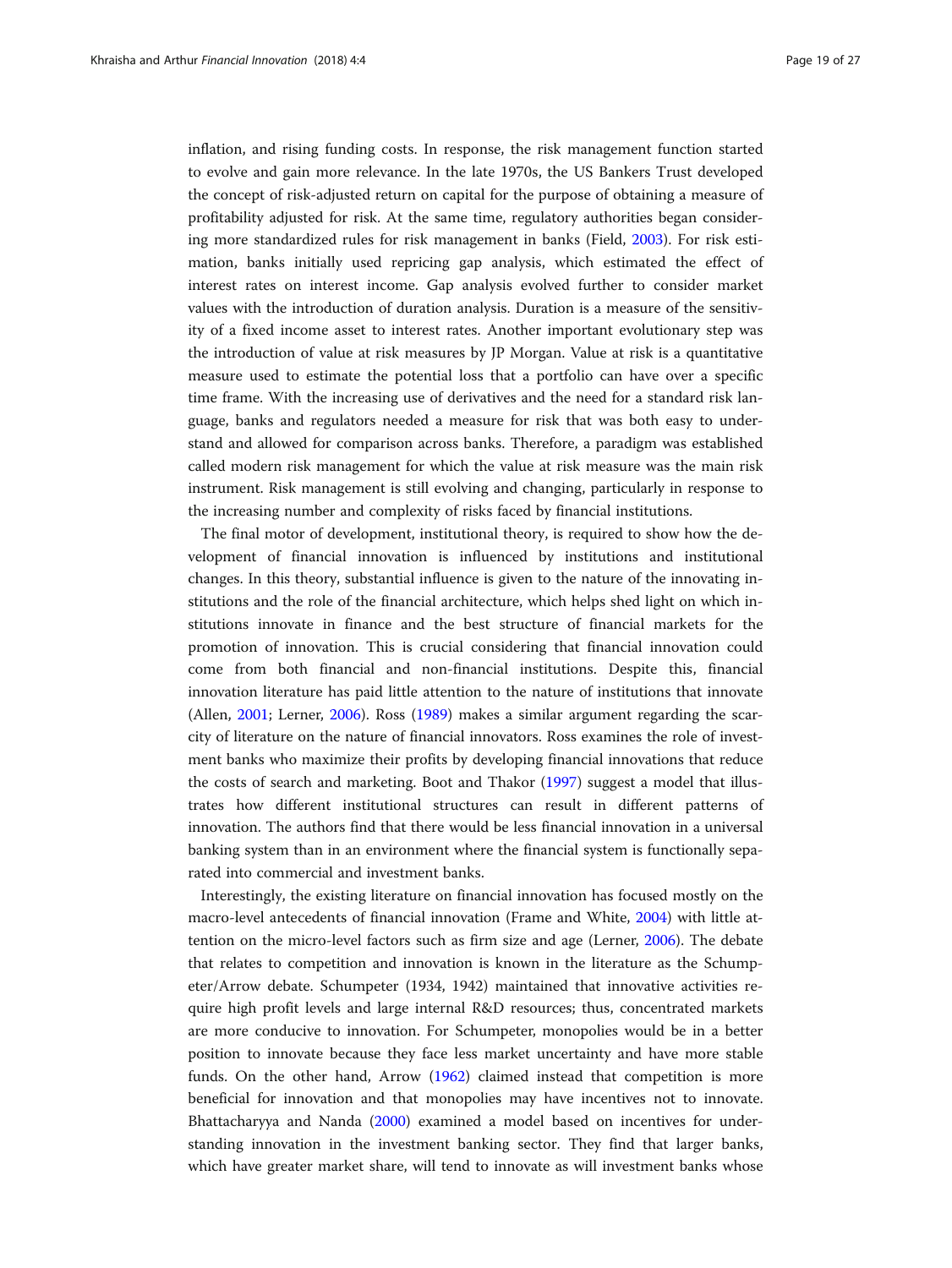clients are sticky. Lerner [\(2006\)](#page-24-0) found that there is a disproportionate relationship between size and financial innovation because bigger firms are not proportionally more innovative than smaller firms. These results are in line with predictions by Silber ([1975](#page-25-0), [1983](#page-25-0)) who suggests that marginal firms will contribute most of the financial innovations. This debate is interesting if we consider the recent revolution in financial technology where financial technology startups have proven to be as innovative as the large banks. In the annual letter to shareholders, Jamie Dimon, CEO of JP Morgan Chase, wrote:

Silicon Valley is coming. There are hundreds of startups with a lot of brains and money working on various alternatives to traditional banking. The ones you read about most are in the lending business, whereby the firms can lend to individuals and small businesses very quickly and – these entities believe – effectively by using Big Data to enhance credit underwriting. They are very good at reducing the "pain points" in that they can make loans in minutes, which might take banks weeks. We are going to work hard to make our services as seamless and competitive as theirs. And we also are completely comfortable with partnering where it makes sense (Dimon [2015\)](#page-23-0).

Startups play an important role in changing the process and landscape of innovation activities (Spender et al., [2017](#page-26-0)). In his influential article, (Granovetter, [1973\)](#page-24-0) maintained that the presence of "weak ties" could lie behind the process of diffusion of certain innovations, particularly when innovations are unconventional. Innovators outside the conventional system, such as startups, may have more freedom in experimenting with new ideas and methods and, should they succeed in achieving an important discovery, players from the conventional system who have weak ties to the innovators outside the system may achieve better results (Rogers, [2010](#page-25-0)). Mohan ([2016\)](#page-25-0) shows that there are emerging signs of collaboration between banks and Fintech startups.

Behavioral theory is the third motor of development in institutional theory. The emphasis on the importance of behavioral theory in the study of financial innovation has been increasing since the financial crisis of 2008 (Shiller, [2012\)](#page-25-0). The behavioral model explains the interaction between financial innovation and the behaviors of participants in financial markets. Integrating elements from behavioral theory into financial innovations can have positive consequences for the management and design of new financial innovations (Shefrin and Statman, [1993](#page-25-0)) and financial regulation (Shiller, [2012](#page-25-0)). On the one hand, behavioral aspects could be perceived as a precondition for the emergence and diffusion of financial innovations. For example, Bhatt ([1987\)](#page-23-0) suggests that trust is among the essential factors that contribute to the development of financial innovations since no financial innovation is possible without a general climate of confidence. This is important because end-users of financial products and services can sometimes lack the knowledge and capabilities necessary to evaluate financial innovations and related information accurately. Therefore, there is a need for some form of assurance. Additionally, Salampasis et al. [\(2014](#page-25-0)) suggest that the need for trust worthiness among stakeholders in the financial innovation process is even more crucial to foster open innovation and improve performance of the operational, collaboration, branding, and marketing aspects of the financial innovation process. On the other hand, financial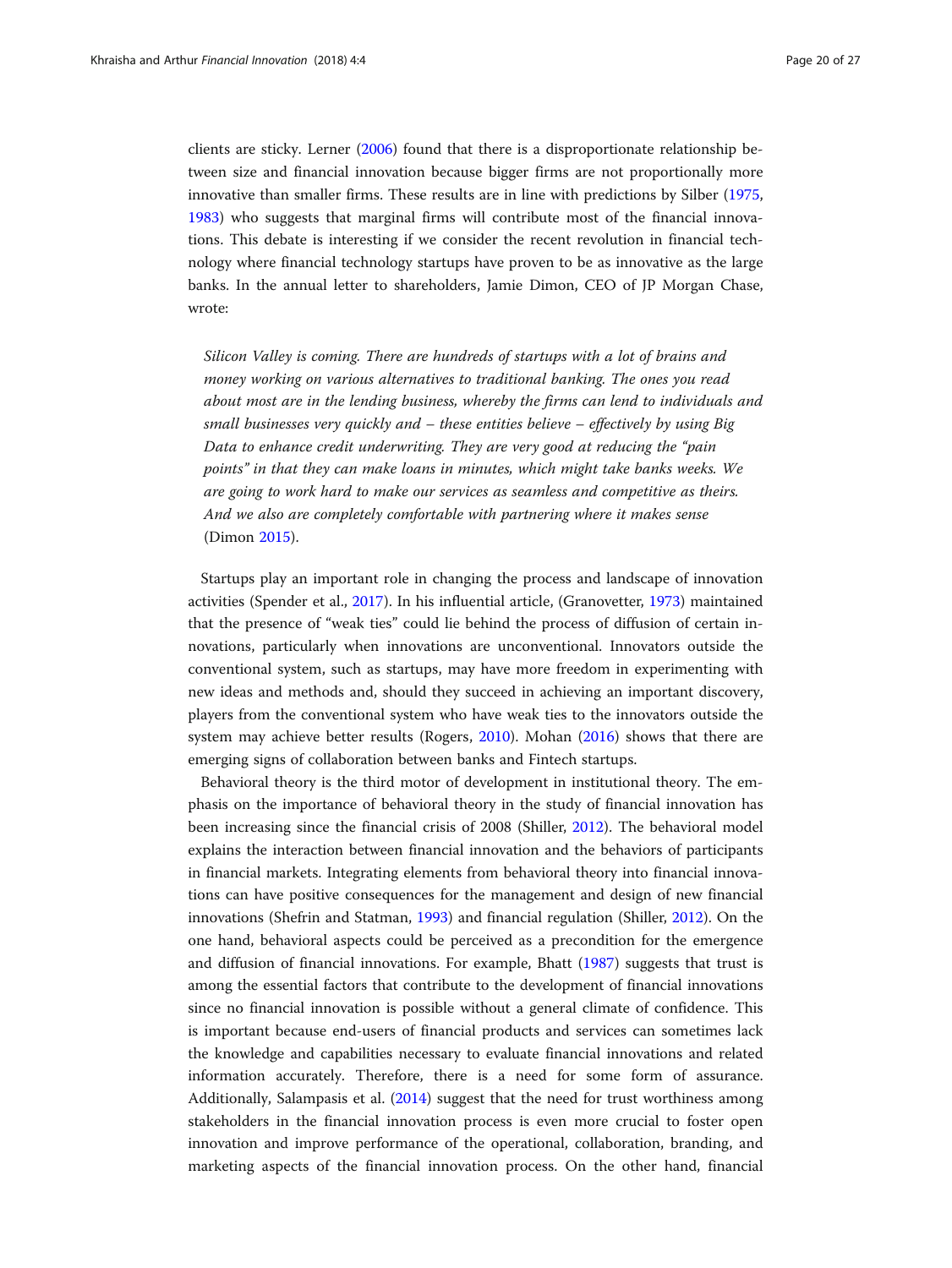innovations can induce certain behaviors in their adopters with positive or negative consequences. For example, a field study showed that farmers who faced uncertain weather conditions changed their behavior after the adoption of new risk management products. The adoption of the new financial innovation induced farmers to invest more in higher sensitivity cash crops (Cole et al., [2016](#page-23-0)). Santomero and Trester [\(1998](#page-25-0)) show that financial innovation can induce banks to increase their risk profile. Another study showed that banks' behavior changes in favor of clients when banks make active use of credit derivatives (Norden et al., [2014\)](#page-25-0). Shiller ([2006a](#page-25-0)) discussed the development of private accounts for social security driven by behavioral roots. According to Stiglitz [\(2010](#page-25-0)), institutional changes that took place in the period before the 2008 crisis induced markets to develop financial innovations and strategies that were short-sighted. With the shift to shorttermism, the natural selection laws ceased to be the driving force of market innovation.

The last theory in the institutional model is regulation. Regulation can interact with the process of financial innovation in two ways. First, regulation can be a driver of financial innovation. For example, a new regulation can forbid banks or other institutions to engage in a certain financial activity. To circumvent these regulations, banks can innovate to maintain their profits. Other forms of regulation-driven financial innovations are focused on avoiding capital requirements such as securitization. On the other hand, financial regulation can be reinforced to actively encourage market participants to develop beneficial and responsible financial innovations. Following the 2008 crisis, increasing attention has been paid to the role of regulation in designing mechanisms for responsible and social financial innovations. Thus, regulation remains a crucial driver of the development and direction of financial innovations.

Institutional theory holds when institutional changes and the structure of market interaction is the driving force of financial innovation development. No assumption concerning the historical development course or economic factors is assumed in institutional theory. Institutional theory results are useful when cross-regional differences in financial innovation are observed.

An outstanding example of how institutional factors can lead to the emergence of financial innovations is money market funds (Wall, [2014](#page-26-0)). In 1933 and 1935, banking acts were passed in the United States that gave the Federal Reserve the freedom to ceil interest rates paid by commercial banks on savings and time deposits. This regulation is famously known as Regulation Q. This regulation created an institutional barrier for investors (mostly small investors) who sought interest payment on their deposits. To overcome this regulatory constraint, Bruce R. Bent and Henry B. R. Brown created an alternative in 1971 called a money market fund. The fund was named the Reserve Fund, and it offered services to investors who wanted to secure a modest rate of return on their cash and earnings. Money market funds invested in low-risk securities that paid interest rates in line with market rates, such as certificates of deposit. As Regulation Q ceilings continued to fall behind market rates in the late 1970s, investments in money market funds grew rapidly, and many more funds were created (Fink, [2011](#page-24-0)).

# Relations between models

The previous section discussed the theories of development of financial innovations and the contingencies under which each development theory applies. However,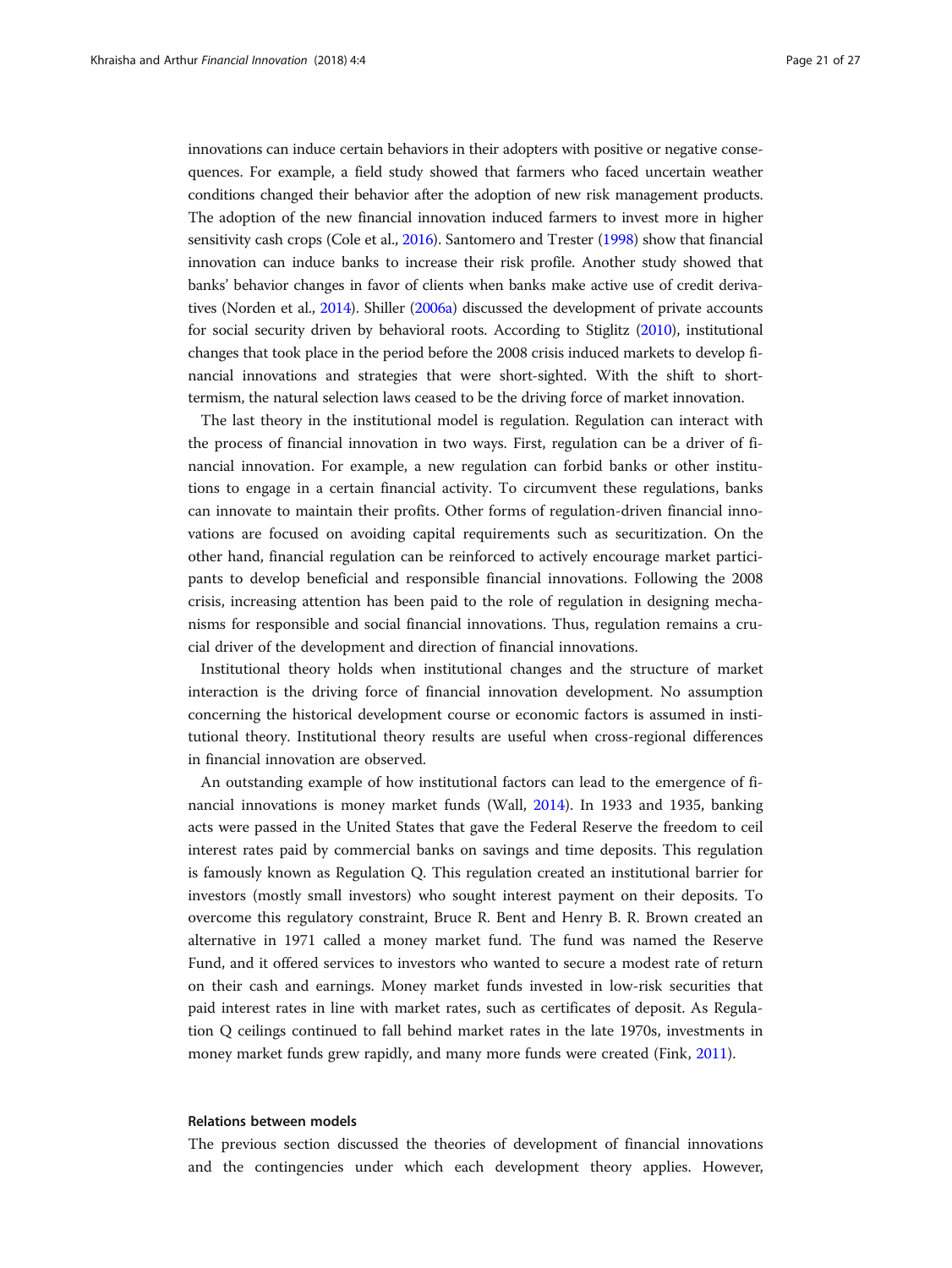observed financial innovation processes may be more complex than any of these theories suggest because the development of an innovation can be triggered by an interplay among the theories (Poole et al., [2000\)](#page-25-0). Therefore, we posit that a good meta-theory of financial innovation must allow for inter-level combinations of the four theories to better account for the complexity of financial innovation processes. This section provides some examples of how the different models can be combined to explain the development of financial innovations under different conditions. The following examples should encourage researchers to develop more detailed and complex models to better understand the process of financial innovation.

In some cases, the life-cycle model can be extended to include institutional requirements instead of logical laws. For example, some financial innovations occur only after many law-making and regulation stages, in which case the regulation theory under the institutional theory can be adopted to better explain the financial innovation at hand. An example of this could be the period between the introduction of the Glass Steagall and Gramm Leach Bliley Acts and the engagement of US commercial banks in securities markets and the introduction of financial innovations (Walter, [1985\)](#page-26-0). Additionally, although the life-cycle theory argues in favor of financial innovation being a continuous sequence of events, discontinuities could exist, and economic theory could help explain this inconsistency by assuming demand and supply factors (Philippas and Siriopoulos, [2011\)](#page-25-0). Finally, related to the life-cycle theory, evolutionary theory can be adopted to explain the logic where several enabling technologies in the space of possibilities can be assumed necessary for the next stage in the life-cycle of financial innovations (Loreto et al., [2016](#page-24-0)).

In many cases, the development of financial innovations may be technologically feasible. Consideration of institutional aspects or institutional changes might be necessary before they can emerge. For example, in analyzing the idea of radical financial innovations in macro risk management, Shiller, ([2006b](#page-25-0)) argues that such financial innovations would be possible only if combining existing information technology with institutional aspects like behavioral finance is considered.

The self-organization idea is associated with the life-cycle theory to explain the development of important financial innovations like stock exchanges, clearing houses, and fractional reserve banking, each of which has a long history and has emerged without direct government control (see, for example, Campbell-Kelly, [2010\)](#page-23-0).

# Conclusion and further research

This paper proposes a new theoretical approach to the study of the financial innovation process using a meta-theoretic method. The need for such a theory is justified by the increasing complexity and diversity of financial innovations, which makes it impossible to construct a single general theory for financial innovation. By relying on the research method proposed by Poole and Van de Ven ([1995](#page-25-0)), four ideal-type theories of financial innovation development are identified: life-cycle theory, evolutionary theory, economic theory, and institutional theory. Each of these theories has rich scientific traditions, and they offer different interpretations of the financial innovation process.

The main advantage of the proposed meta-theory is that it makes it possible to construct contextualized explanatory models of different financial innovations without assuming any restrictive assumptions. The development of financial innovations can be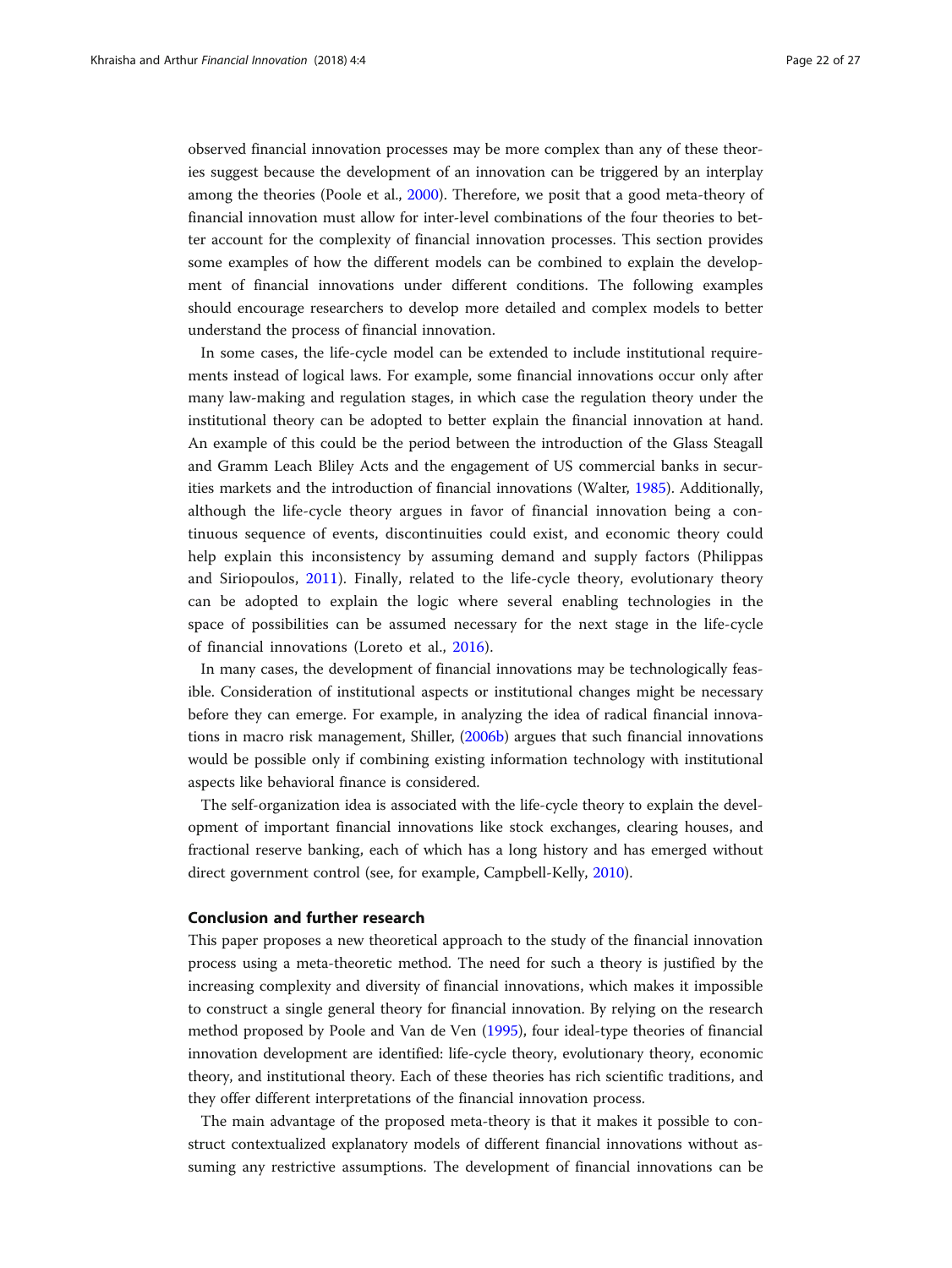<span id="page-22-0"></span>more complex than any of the proposed four theories suggest, and the reason is the inter-level connections between the different development theories.

The proposed meta-theoretic approach allows for combining different parts of each theory to construct more realistic and dynamic theories for financial innovation. However, more research is needed to validate and extend the proposed framework. An extension could be to explore the inter-level relationships between the proposed theories, the criteria to be used when switching between models, and the weight to be assigned to each model in explaining a financial innovation. To some extent, this might seem reductionist and not a reflection of the likelihood of feedback loops or interdependencies among the proposed models. Nevertheless, when integrated with researchers' experience on the financial innovation being analyzed, the resulting explanatory theory would be more reliable. Another extension that might be useful is to consider the role of complexity theory in the development of financial innovations. Concepts including non-linear dynamics, emergent phenomena, and networks deserve more investigation as potential explanatory models of financial innovation.

The proposed meta-theoretic framework is an innovative tool for academics and researchers that can be used to better understand and communicate financial innovation theory. Additionally, it can help managers and decision makers improve their decisions where financial innovation is concerned. The dynamic nature of financial markets, the increasing competition from Fintech startups, regulation, and the increasing complexity of consumer demand are factors that increase the need to communicate to managers how financial innovation occurs in a firm and the factors affecting its successful development.

#### Acknowledgements

Not applicable

#### Funding

Not applicable

#### Authors' contributions

TK came up with the idea, KR structured the paper and both authors wrote aspects of the main body of the paper, collected references, read and approved the manuscript.

#### Author's information

Tamer Khraisha is a PhD at the Central European University, Budapest (Hungary). His research interests concern technological innovation, economic and financial networks and evolutionary economics. Dr. Keren Naa Abeka Arthur is a Lecturer at the University of Cape Coast, Ghana. She holds a PhD from the University of Exeter Business School. Her research interests are in the area of Entrepreneurship and Innovation.

#### Competing interests

The authors understand the "Financial Innovation" Journal Policy on declaration of interests. We declare that we have no competing interests.

#### Author details

<sup>1</sup>Center for Network Science, Central European University, Nádor u. 9, Budapest H-1051, Hungary. <sup>2</sup>University of Cape Coast, Cape Coast, Ghana.

#### Received: 4 May 2017 Accepted: 9 February 2018 Published online: 05 March 2018

#### References

Acharya VV, Cooley TF, Richardson MP, Walter I (2010) Regulating Wall street: the Dodd-frank act and the new architecture of global finance, vol Vol. 608. John Wiley & Sons

Akamavi RK (2005) A research agenda for investigation of product innovation in the financial services sector. J Serv Mark 19(6):359–378

Akhavein J, Frame WS, White LJ (2005) The diffusion of financial innovations: an examination of the adoption of small business credit scoring by large banking organizations. J Bus 78(2):577–596

Allen F (2001) Presidential address: do financial institutions matter? J Financ 56(4):1165–1175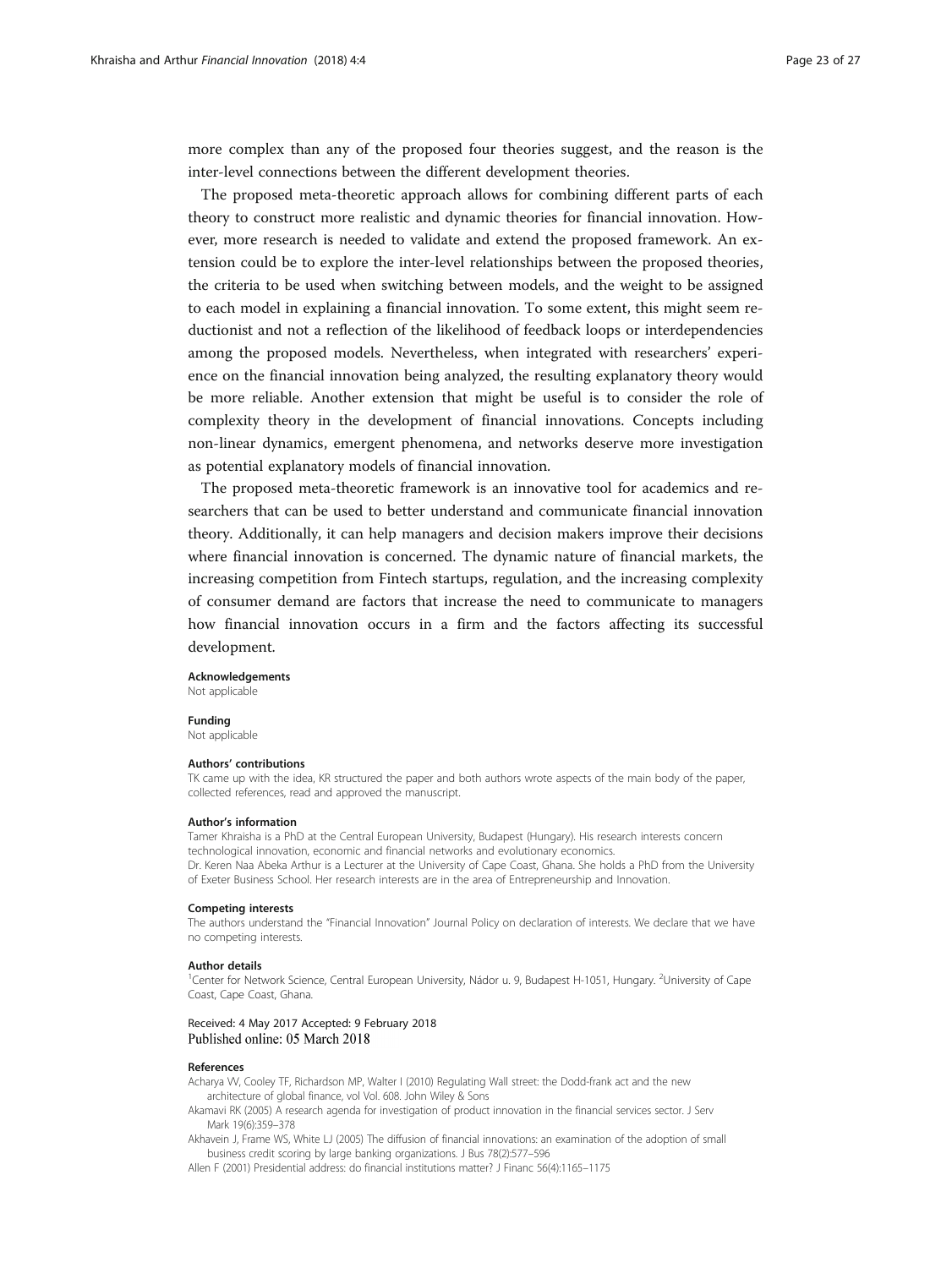<span id="page-23-0"></span>Allen F, Babus A (2008) Networks in finance. In: Kleindorfer PR, Wind Y (eds) The network challenge: strategy, profit, and risk in an interlinked world. Pearson Prentice Hall, pp 367–382

Allen F, Gale D (1994) Financial innovation and risk sharing. MIT Press, Cambridge

Al-Sharieh S, Mention A (2013) Open innovation and intellectual property: the relationship and its challenges. In: Ran B (ed) Contemporary perspectives on technological innovation, management and policy: dark side of technological innovation. Information age publishing, Charlotte, pp 111–136

Anderloni L, Llewellyn DT, Schmidt RH (2009) Financial innovation in retail and corporate banking. Edward Elgar Publishing

Armstrong M, Cornut G, Delacôte S, Lenglet M, Millo Y, Muniesa F, Pointier A, Tadjeddine Y (2012) Towards a practical approach to responsible innovation in finance: new product committees revisited. J Financial Regulation and Compliance 20(2):147–168

Arora S, Barak B, Brunnermeier M, Ge R (2010) Computational complexity and information asymmetry in financial products. In ICS (pp. 49–65)

Arrow K (1962) Economic welfare and the allocation of resources for invention. In: The rate and direction of inventive activity: economic and social factors. Princeton University press, pp 609–626

Arthur K (2017) Financial innovation and its governance: cases of two major innovations in the financial sector. Financial Innovation 3:10

Arthur WB (2009) The nature of technology: what it is and how it evolves. Simon and Schuster Asante K, Owen R, Williamson G (2014) Governance of new product development and perceptions of responsible

innovation in the financial sector: insights from an ethnographic case study. J Responsib Innov 1(1):9–30 Awrey D (2012) Complexity, innovation and the regulation of modern financial markets. Harvard Business Law Review 2(2):235 Awrey D (2013) Toward a supply-side theory of financial innovation. J Comp Econ 41(2):401–419 Barlow D (1993) The evolution of risk management. Risk Manag 40(4):38

Bátiz-Lazo B, Woldesenbet K (2006) The dynamics of product and process innovations in UK banking. Int J Fin Serv Manag 1(4):400–421

Baumol WJ (2002) The free-market innovation machine: analyzing the growth miracle of capitalism. Princeton university press

Beard C, Dougan S (2004) Winning new product development strategies in financial services. Business Insights, Management Report, pp 8–145

Beck T, Chen T, Lin C, Song FM (2016) Financial innovation: the bright and the dark sides. J Bank Financ 72:28–51 Ben-Horim M, Silber WL (1977) Financial innovation: a linear programming approach. J Bank Financ 1(3):277–296 Bernanke BS (2006) Modern risk management and banking supervision (No. 210)

Bessant J (2013) Innovation in the twenty-first century, in Owen R, Bessant J, Heintz M (eds.), responsible innovation: managing the responsible emergence of science and innovation in society. John Wiley & Sons, pp.1-26

Bettzüge MO, Hens T (2001) An evolutionary approach to financial innovation. Rev Econ Stud 68(3):493–522 Bhatt VV (1987) Financial innovations and credit market evolution. Econ Polit Wkly:45–54

Bhattacharyya S, Nanda V (2000) Client discretion, switching costs, and financial innovation. Rev Financ Stud 13(4): 1101–1127

Bhole LM, Mahakud J (2009) The nature and role of financial system. In: Bhole LM (ed) Financial institutions and markets: structure, growth and innovations, 4e. Tata McGraw-hill education, pp 3–29

Boer H, During WE (2001) Innovation, what innovation? A comparison between product, process and organizational innovation. Int J Technol Manag 22(1–3):83–107

Boot AW, Thakor AV (1997) Banking scope and financial innovation. Rev Financ Stud 10(4):1099–1131 Boz E, Mendoza EG (2014) Financial innovation, the discovery of risk, and the US credit crisis. J Monet Econ 62:1–22

Campbell-Kelly M (2010) Victorian data processing. Commun ACM 53(10):19–21

Cavanna H (1992) Financial innovation. Routledge

Cecere G, Corrocher N, Gossart C, Ozman M (2014) Lock-in and path dependence: an evolutionary approach to ecoinnovations. J Evol Econ 24(5):1037–1065

Cohen WM, Klepper S (1996) Firm size and the nature of innovation within industries: the case of process and product R&D. The review of Economics and Statistics, pp:232–243

Cole S, Giné X, Vickery J (2016) How does risk management influence production decisions? Evidence from a field experiment, Review of Financial Studies

Collingridge D (1982) The social control of technology. Frances Printer (Publishers) Ltd, London

Crotty J (2008) If financial market competition is intense, why are financial firm profits so high? Reflections on the current 'golden age' of finance. Competition & Change 12(2):167–183

Damanpour F (1991) Organizational innovation: a meta-analysis of effects of determinants and moderators. Acad Manag J 34(3):555–590

Davis LE (1975) The evolution of the American capital market 1860-1940: a case study in institutional change. In: Silber W (ed) Financial Innovation, D.C. Heath& Co.

Diaz-Rainey I, Ibikunle G (2012) A taxonomy of the 'dark side' of financial innovation: the cases of high frequency trading and exchange traded funds. Int J Entrep Innov Manag 16(1–2):51–72

Dimon J (2015) Letter to Shareholders, available at http://files.shareholder.com/dow-nloads/ONE/15660259x0x820077/ 8af78e45-1d81-4363-931c-439d04312ebc/JPMC-AR2014-LetterToShareholders.pdf

Dosi G (1982) Technological paradigms and technological trajectories: a suggested interpretation of the determinants and directions of technical change. Res Policy 11(3):147–162

Drew SA (1995) Accelerating innovation in financial services. Long Range Planning 28(4):1–21

Duffie D, Rahi R (1995) Financial market innovation and security design: an introduction. J Econ Theory 65(1):1–42 Dynan KE, Elmendorf DW, Sichel DE (2006) Can financial innovation help to explain the reduced volatility of economic activity? J Monet Econ 53(1):123–150

Engelen E, Erturk I, Froud J, Leaver A, Williams K (2010) Reconceptualizing financial innovation: frame, conjuncture and bricolage. Econ Soc 39(1):33–63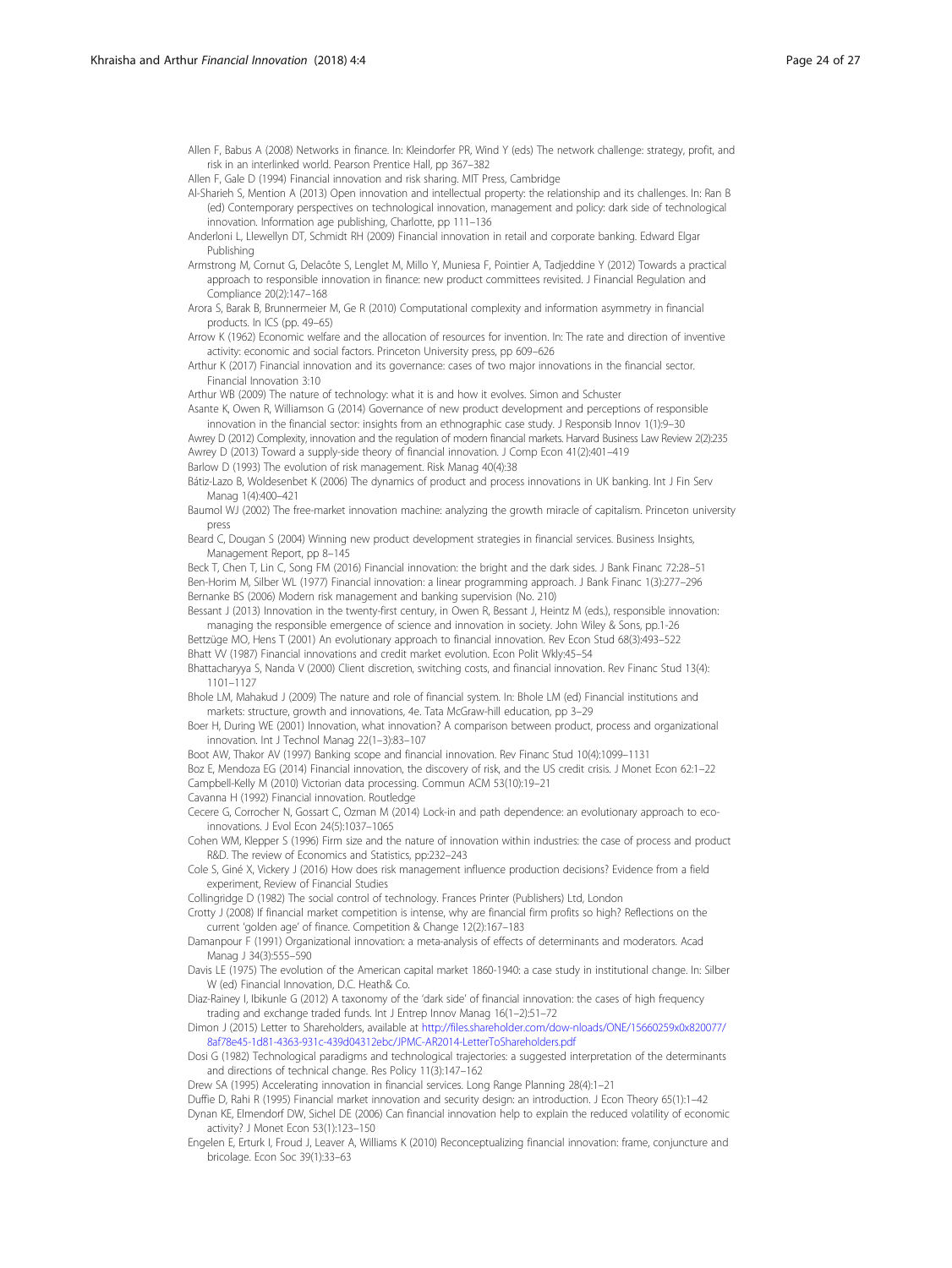<span id="page-24-0"></span>Farmer JD, Lafond F (2016) How predictable is technological progress? Res Policy 45(3):647–665

Field P (2003) Modern risk management: a history. Risk

Fink MP (2011) The rise of mutual funds: an insider's view. OUP, USA

Finnerty JD (2001) Debt Management. Harvard Business School Press

Flood MD (1992) Two faces of financial innovation. Review 74

Frame WS, White LJ (2004) Empirical studies of financial innovation: lots of talk, little action? J Econ Lit 42(1):116–144

Frame WS, White LJ (2014) Technological change, financial innovation, and diffusion in banking, in Berger, Allen N., Philip Molyneux, and John OS Wilson (eds.), the Oxford handbook of banking. Oxford university press, pp. 486-507

Freixas X, Rochet JC (2008) Microeconomics of banking. MIT press

Gennaioli N, Shleifer A, Vishny R (2012) Neglected risks, financial innovation, and financial fragility. J Financ Econ 104(3): 452–468

Goetzmann WN, Rouwenhorst KG (2005) The origins of value: the financial innovations that created modern capital markets. Oxford University Press

Gourlay AR, Pentecost EJ (2002) The determinants of technology diffusion: evidence from the UK financial sector. Manchester School 70(March):185–203

Granovetter MS (1973) The strength of weak ties. Am J Sociol 78(6):1360–1380

Greenwood R, Scharfstein D (2013) The growth of finance. J Econ Perspect 27(2):3–28

Guill GD (2016) Bankers trust and the birth of modern risk management. J Appl Corp Financ 28(1):19–29

Haldane AG (2013) Rethinking the financial network. In: Jansen SA, Schröter E, Stehr N (eds) Fragile Stabilität–stabile Fragilität. Springer-Verlag

Haliassos M (2013) Financial innovation: too much or too little? MIT Press

- Hannan TH, McDowell JM (1984) The determinants of technology adoption: the case of the banking firm. RAND J Econ: 328–335
- Hannan TH, McDowell JM (1987) Rival precedence and the dynamics of technology adoption: an empirical analysis. Economica:155–171

Harper TR, Bátiz-Lazo B (2013) Cash box: the invention and globalization of the ATM. Butler Books, Canada

Harris M, Raviv A (1989) The design of securities. J Financ Econ 24(2):255–287

Hausman A, Johnston WJ (2014) The role of innovation in driving the economy: lessons from the global financial crisis. J Bus Res 67(1):2720–2726

Helpman E (1992) Innovation, imitation, and intellectual property rights. Econometrica 61:1247–1280

- Hendershott T, Jones CM, Menkveld AJ (2011) Does algorithmic trading improve liquidity? J Financ 66(1):1–33
- Henderson BJ, Pearson ND (2011) The dark side of financial innovation: a case study of the pricing of a retail financial product. J Financ Econ 100(2):227–247

Herrera H, Schroth EJ (2004) Developer's expertise and the dynamics of financial innovation: theory and evidence. FAME-University of Lausanne, research paper no. 124, October

Holland JH (2014) Complexity: a very short introduction. Oxford University Press

Horne JC (1985) Of financial innovations and excesses. J Financ 40(3):620–631

- Hu H (1991) New financial products, the modern process of financial innovation, and the puzzle of shareholder welfare. Texas Law Review 69:1273
- Hunt RM (2010) Business method patents and US financial services. Contemp Econ Policy 28(3):322–352
- Ilyina A, Samaniego R (2011) Technology and financial development. J Money Credit Bank 43(5):899–921
- Ingham H, Thompson S (1993) The adoption of new technology in financial services: the case of building societies. Econ Innov New Technol 2(4):263–274

Iwamura A, Jog VM (1991) Innovators, organization structure and management of the innovation process in the securities industry. J Prod Innov Manag 8(2):104–116

Johannessen JA, Olsen B, Lumpkin GT (2001) Innovation as newness: what is new, how new, and new to whom? Eur J Innov Manag 4(1):20–31

Johnston ET, McConnell JJ (1989) Requiem for a market: an analysis of the rise and fall of a financial futures contract. Rev Financ Stud 2(1):1–23

Kauffman S, Lobo J, Macready WG (2000) Optimal search on a technology landscape. J Econ Behav Organ 43(2):141– 166

Kauffman SA (1990) The sciences of complexity and" origins of order". In PSA: proceedings of the biennial meeting of the philosophy of science association (Vol. 1990, no. 2, pp. 299-322) philosophy of science association

Keith S (2006) Measuring innovation, in Fagerberg, J.(ed.), the Oxford handbook of innovation. Oxford university press, pp. 148-177

Kiernan K (2015) From ancient Greece to wall street: a brief history of the options market. FINRA

- Kirilenko AA, Lo AW (2013) Moore's law versus Murphy's law: algorithmic trading and its discontents. J Econ Perspect 27(2):51–72
- Leathers CG, Raines JP (2004) The Schumpeterian role of financial innovations in the new Economy's business cycle. Camb J Econ 28(5):667–681

Lerner J (2006) The new new financial thing: the origins of financial innovations. J Financ Econ 79(2):223–255 Lerner J (2010) The litigation of financial innovations. J Law Econ 53(4):807–831

Lerner J, Tufano P (2011) The consequences of financial innovation: a counterfactual research agenda. Annu Rev Financ Econ 3(1):41–85

Levine R (1997) Financial development and economic growth: views and agenda. J Econ Lit 35(2):688–726

Llewellyn DT (1992) Financial innovation: a basic analysis. In H. Cavanna (Ed.), Financial Innovation, Routledge, London, pp. 17–33

Loreto V, Servedio VD, Strogatz SH, Tria F (2016) Dynamics on expanding spaces: modeling the emergence of novelties. In: Degli Esposti M, Altmann EG, Pachet F (eds) Creativity and universality in language. Springer International Publishing, pp 59–83

Mandelbrot B, Hudson RL (2007) The misbehavior of markets: a fractal view of financial turbulence. Basic books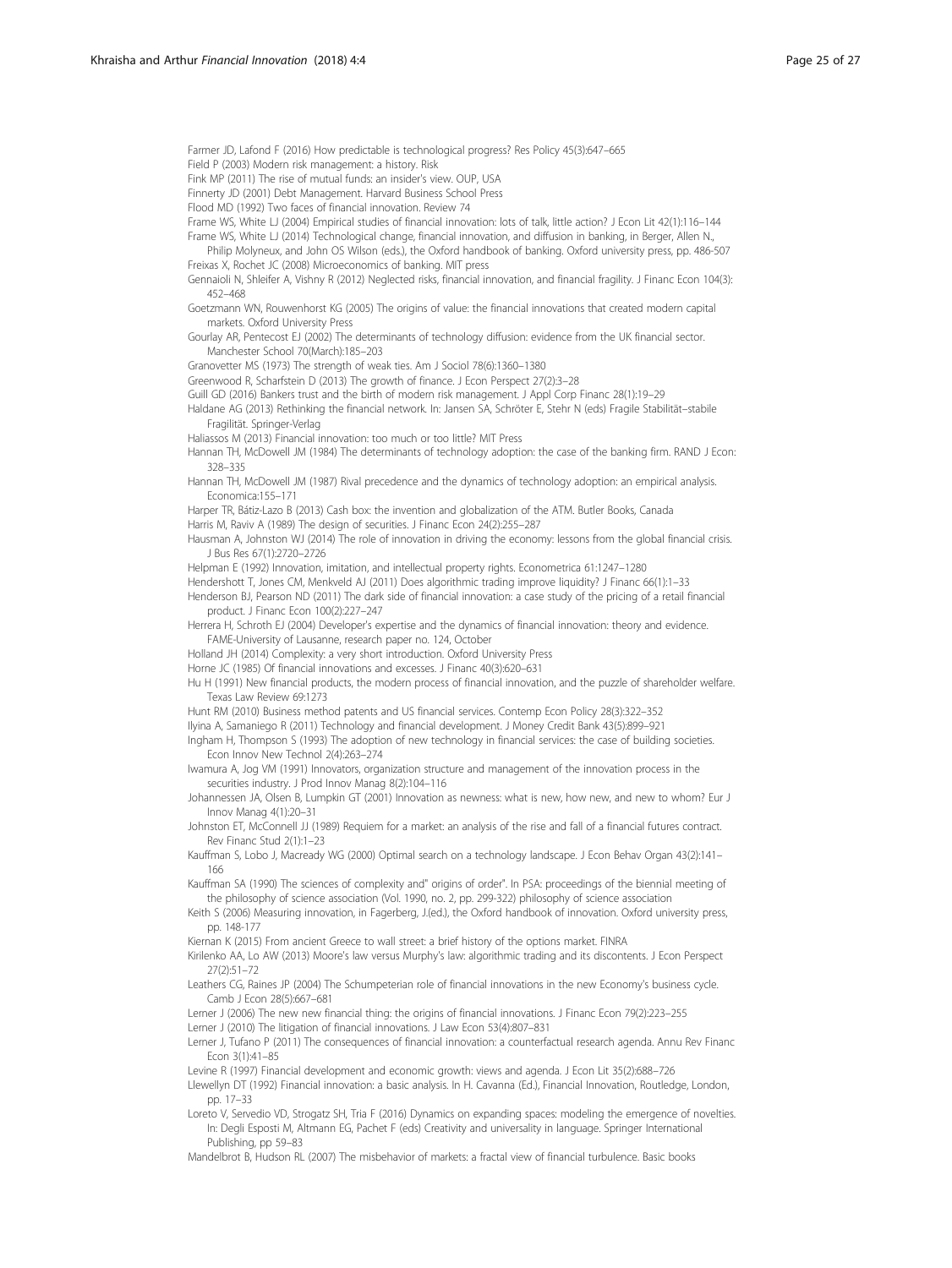<span id="page-25-0"></span>Mason S, Merton RC, Perold AF, Tufano P (1994) Cases in financial engineering: applied studies of financial innovation. Prentice Hall

Mention AL, Torkkeli M (2012) Drivers, processes and consequences of financial innovation: a research agenda. Int J Entrep Innov Manag 16(1–2):5–29

Mention AL, Torkkeli M (2014) Innovation in financial services: a dual ambiguity. Cambridge Scholars Publishing Merton RC (1992) Financial innovation and economic performance. Journal of applied corporate finance 4(4):12–22

Merton RC (1995a) A functional perspective of financial intermediation. Financ Manag:23–41

Merton RC (1995b) Influence of mathematical models in finance on practice: past, present, and future. Mathematical models in. Finance:1–14

Miller MH (1986) Financial innovation: the last twenty years and the next. J Financ Quant Anal 21(04):459–471

Mishra PK (2008) Financial innovation in emerging markets - possible benefits and risks, social science research network working paper series 1262650

Mohan D (2016) How banks and FinTech startups are partnering for faster innovation. Journal of digital. Banking 1(1):13–21 Molyneux P, Shamroukh N (1996) Diffusion of financial innovations: the case of junk bonds and note issuance facilities. J Money Credit Bank 28(3):502–522

Mowery D, Rosenberg N (1979) The influence of market demand upon innovation: a critical review of some recent empirical studies. Res Policy 8(2):102–153

Myers SC, Majluf NS (1984) Corporate financing and investment decisions when firms have information that investors do not have. J Financ Econ 13(2):187–221

Nightingale P, Spears T (2010) The nature of financial innovation. Finance, Innovation & Growth (FINNOV) 8(1):1–52 Nohria N, Gulati R (1996) Is slack good or bad for innovation? Acad Manag J 39(5):1245–1264

Norden L, Buston CS, Wagner W (2014) Financial innovation and bank behavior: evidence from credit markets. J Econ Dyn Control 43:130–145

Odgers JF, Nimmervoll N (1988) Accounting for technological innovation: an overview. Technovation 7(2):117–129 Oke A (2007) Innovation types and innovation management practices in service companies. Int J Oper Prod Manag 27(6):564–587

Ortt JR, van der Duin PA (2008) The evolution of innovation management towards contextual innovation. Eur J Innov Manag 11(4):522–538

Persons JC, Warther VA (1997) Boom and bust patterns in the adoption of financial innovations. Rev Financ Stud 10(4):939–967 Philippas D, Siriopoulos C (2011) Is the progress of financial innovation a continuous spiral process? Investment management and financial. Innovations 9(1):20–31

Poole MS, Van de Ven AH (1989) Toward a general theory of innovation processes. Research on the management of innovation: The Minnesota studies 637:662

Poole MS, Van de Ven AH (1995) Explaining development and change in organizations. Acad Manag Rev 20(3):510–540 Poole MS, Van de Ven AH, Dooley K, Holmes ME (2000) Organizational change and innovation processes: theory and methods for research. Oxford University Press

Poutanen P, Soliman W, Ståhle P (2016) The complexity of innovation: an assessment and review of the complexity perspective. Eur J Innov Manag 19(2):189–213

Rajan RG (2006) Has finance made the world riskier? European Financial Management 12(4):499–533

Reidenbach RE, Moak DL (1986) Exploring retail bank performance and new product development: a profile of industry practices. Journal of Product Innovation Management 3(3):187–194

Rogers EM (2010) Diffusion of innovations. Simon and Schuster

Rosenberg N (1976) Perspectives on technology. CUP Archive

Ross SA (1989) Institutional markets, financial marketing, and financial innovation. J Financ 44(3):541–556

Rossignoli B, Arnaboldi F (2009) Financial innovation: theoretical issues and empirical evidence in Italy and in the UK. Int Rev Econ 56(3):275–301

Salampasis D, Mention AL, Torkkeli M (2014) Open innovation and collaboration in the financial services sector: exploring the role of trust. International Journal of Business Innovation and Research 8(5):466–484

Saloner G, Shepard A (1995) Adoption of technologies with network effects: an empirical examination of the adoption of automated teller machines. RAND J Econ 26(Autumn):479–501

Santomero AM, Trester JJ (1998) Financial innovation and bank risk taking. J Econ Behav Organ 35(1):25–37 Schueffel PE, Vadana II (2015) Open innovation in the financial services sector-a global literature review. Journal of

Innovation Management 3(1):25–48 Schumpeter JA (1961) The theory of economic development : an inquiry into profits, capital, credit, interest, and the business cycle. Translated from the German by Redvers Opie (1961) New York: OUP

Shefrin H, Statman M (1993) Behavioral aspects of the design and marketing of financial products. Financ Manag:123–134 Shiller RJ (2006a) Tools for financial innovation: neoclassical versus behavioral finance. Financ Rev 41(1):1–8

Shiller RJ (2006b) Radical Financial Innovation. In: Sheshinski E, Strom RJ, Baumol WJ (eds) Entrepreneurship, innovation, and the growth mechanism of the free-enterprise economies. Princeton University Press, pp 306–316

Shiller RJ (2009) In defence of financial innovation. Financial. Times 27

Shiller RJ (2012) The subprime solution: how today's global financial crisis happened, and what to do about it. Princeton University Press

Shiller RJ (2013) Capitalism and financial innovation. Financ Anal J 69(1)

Silber WL (1975) Financial innovation. Lexington Books

Silber WL (1983) The process of financial innovation. Am Econ Rev 73(2):89–95

Sinha RK, Chandrashekaran M (1992) A split hazard model for analyzing the diffusion of innovations. J Mark Res:116–127 Spender JC, Corvello V, Grimaldi M, Rippa P (2017) Startups and open innovation: a review of the literature. Eur J Innov Manag 20(1):4–30

Stefanadis C (2003) Self-regulation, innovation, and the financial industry. J Regul Econ 23(1):5–25

Stiglitz JE (2010) Freefall: America, free markets, and the sinking of the world economy. WW Norton & Company